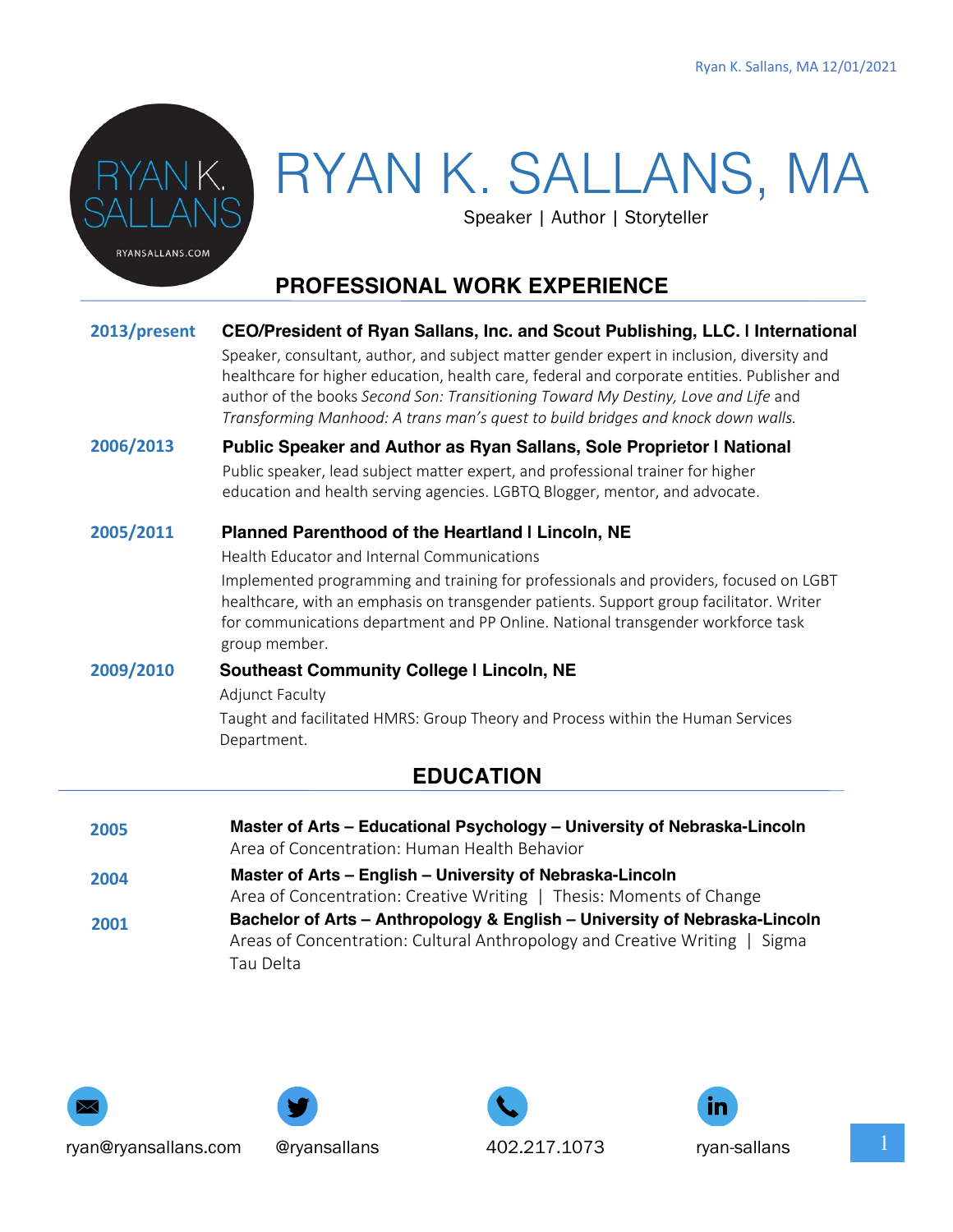### **VIRTUAL KEYNOTE AND LECTURE SERIES (NATIONAL AND INTERNATIONAL)**

- (2021, November 19). *Inclusion in the Workplace*. Speaker for Trans Awareness Week. **Scotiabank, Tangerine, KPMG**-Canada.
- (2021, November 17). *Inclusion in the Workplace*. Speaker for Trans Awareness Week. **Bausch Health**.
- (2021, November 16). *Inclusion in the Workplace*. Speaker for Trans Awareness Week. **Athena Health**.
- (2021, October 18). *Lessons From a Transgender Patient*. Campus Speaker. **Medical College of South Carolina**.
- (2021, October 6). *Improving Gender Inclusivity on Campus*. Featured Speaker for Professional Staff Development Training. **Gavilan College**.
- (2021, September 22). *Lessons From a Transgender Patient*. Keynote Speaker. **PrimeWest Health** Fall Annual Webinar Series.
- (2021, August 20). *Improving LGBTQ Inclusive Workplace Environments*. Question and Answer Seminar. **Federal Dispute Resolution Training**.
- (2021, August 18). *Breaking Down Gender Barriers in the Workplace*. Keynote speaker. **Federal Dispute Resolution Training**.
- (2021, August 12). *Gender Inclusion in the Workplace*. Featured speaker for Husch Blackwell Communities for Change: Diversity, Equity and Inclusion Speaker Series. **Husch Blackwell, LLP**.
- (2021, August 10). *Inclusion in the Workplace*. NUVA 2021 Pride Series Speaker. **NuVasive**.
- (2021, June 23). *Supporting Our Transgender Colleagues: A comprehensive approach to inclusivity*. Webinar Panelist for **Guardian**.
- (2021, June 17). *Pride in Belonging*. Keynote speaker for **Project Harmony** Annual Speaking of Children Conference.
- (2021, June 15). *Inclusion in the Workplace*. Featured LGBTQ Heritage Month Speaker for the **United States Courts**.
- (2021, June 10). *Embracing Our Diversity*. Keynote speaker for LGBTQ Pride Month for **McKesson**.
- (2021, June 09). *Matters of the Heart: Recovery through Sense of Belonging*. Featured Speaker for **Central Nebraska Council on Alcoholism and Addictions** Annual Conference.
- (2021, June 07). *Embracing Our Diversity*. Keynote speaker for LGBTQ Pride Month for **Brown-Forman**.
- (2021, June 04). *Gender Inclusion in the Workplace*. Speaker for all-staff DE&I session for **The Public Policy and Education Fund**.
- (2021, June 03). *Gender Inclusion in the Workplace*. LGBTQ Pride Month featured speaker for **PATRA**.
- (2021, June 02). *Gender Inclusion in the Workplace*. LGBTQ Pride Month featured speaker for the **Office of Congressional Workplace Rights**.
- (2021, May 13). *Gender Inclusion and the Workplace*. Keynote Speaker for the **MRA 2021 DEI Leadership Conference**.
- (2021, April 30). *Gender Inclusion and the Workplace*. Speaker for Supervisor Staff Session for **The Public Policy and Education Fund**.
- (2021, April 23). *Serving Transgender Patients*. Featured Speaker for the Annual Membership Assembly Conference. **Louisiana State Nurses Association**.







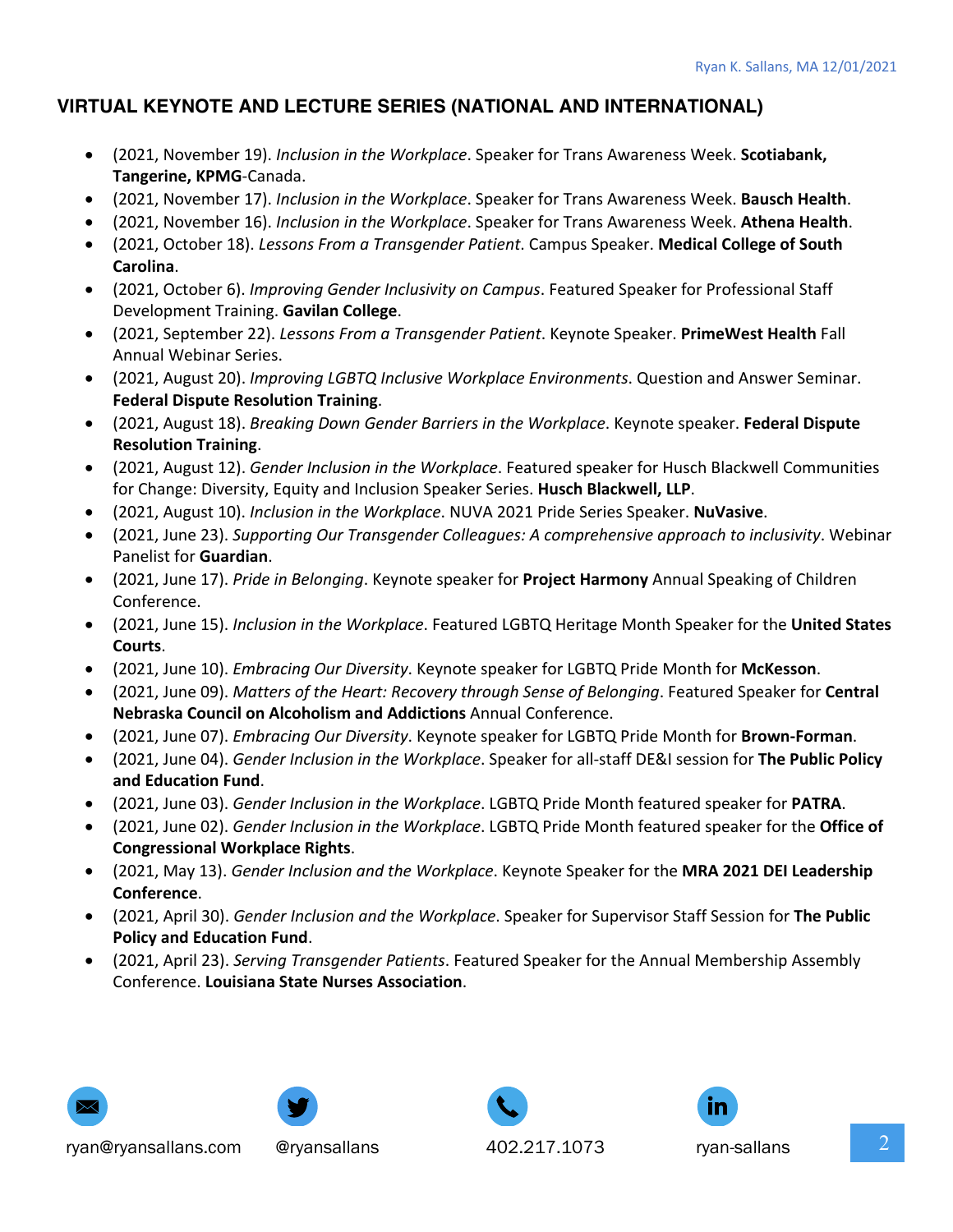- (2021, April 14). *Transforming Manhood*. Speaker Featured speaker for DE&I Lecture Series for **GW&K**.
- (2021, April 08). *LGBTQ Inclusion in the Classroom*. Featured speaker for Speaker Lecture Series for Arkansas Tech University.
- (2021, March 31). *Transforming Manhood*. Keynote speaker for Transgender Day of Visibility. **Amyris**.
- (2021, March). *Matters of the Heart*. Keynote speaker for International Women's Day. **University of Toronto-Scarborough**.
- (2021, February). *On the Deeper Side of ED: From the Patient to the Professional*. Keynote speaker for **Gender Education and Demystification Symposium** (GEMS) Annual Conference.
- (2021, February). *Maters of the Heart: Learning About Our Human Sexuality*. Keynote speaker for **Gender Education and Demystification Symposium** (GEMS) Annual Conference.
- (2021, January). *A Conversation with Ryan Sallans*. Lecture series speaker on gender inclusion for **Michigan Economic Development Corporation (MEDC)**.
- (2020, December). *Gender Inclusion in the Workplace*. DEI speaker series for **Fluent, Inc**.
- (2020, December). *Improving Healthcare Equity and Coverage for LGBTQ Employees and Families*. Inclusion and Diversity Forum for **PTC**. International.
- (2020, December). *Transforming Manhood*. Featured speaker for Inclusion and Diversity Forum for **LPL Financial**.
- (2020, December). *LGBTQ Adults and Health Disparities*. Guest lecture series speaker for the **University of Hawai'i Hilo**.
- (2020, November). *Transgender Inclusion in the Workplace*. Inclusion and diversity speaker for **Pablo Group**.
- (2020, November). *Improving Trans Inclusivity on Campus*. Trans Awareness Week speaker for San Jose-Evergreen City College.
- (2020, November). *LGBTQ Inclusion in the Workplace*. Fireside chat with **Tenable, Inc**. International.
- (2020, November). *Understanding Social and Medical Transition Options for Transgender Youth*. Keynote speaker for **Western Healthcare Alliance**.
- (2020, October). *Change Starts Within*. Guest speaker for **Connecting Young Nebraskans** Virtual Summit.
- (2020, October). *Transforming Manhood*. LGBTQ History month keynote speaker for the **University of Rhode Island**.
- (2020, October). *Pride in Belonging*. LGBTQ History Month speaker for **Nebraska Furniture Mart**.
- (2020, October). *Out, Open, and Proud: Empowering LGBTQ+ Individuals to Bring their Whole Selves to Work.* Panelist for LGBTQ History Month webinar hosted by **Guardian**.
- (2020, September). *Inclusivity in Mental Health Care: Panel Discussion*. Panelist for the **Eating Recovery Center Annual Conference.**
- (2020, September). *On the Deeper Side of ED: From the Patient to the Professional*. General session for the **Eating Recovery Center Annual Conference.**
- (2020, September). *Scouting the Unknown*. School Speaker Series for the **International School of Los Angeles**.







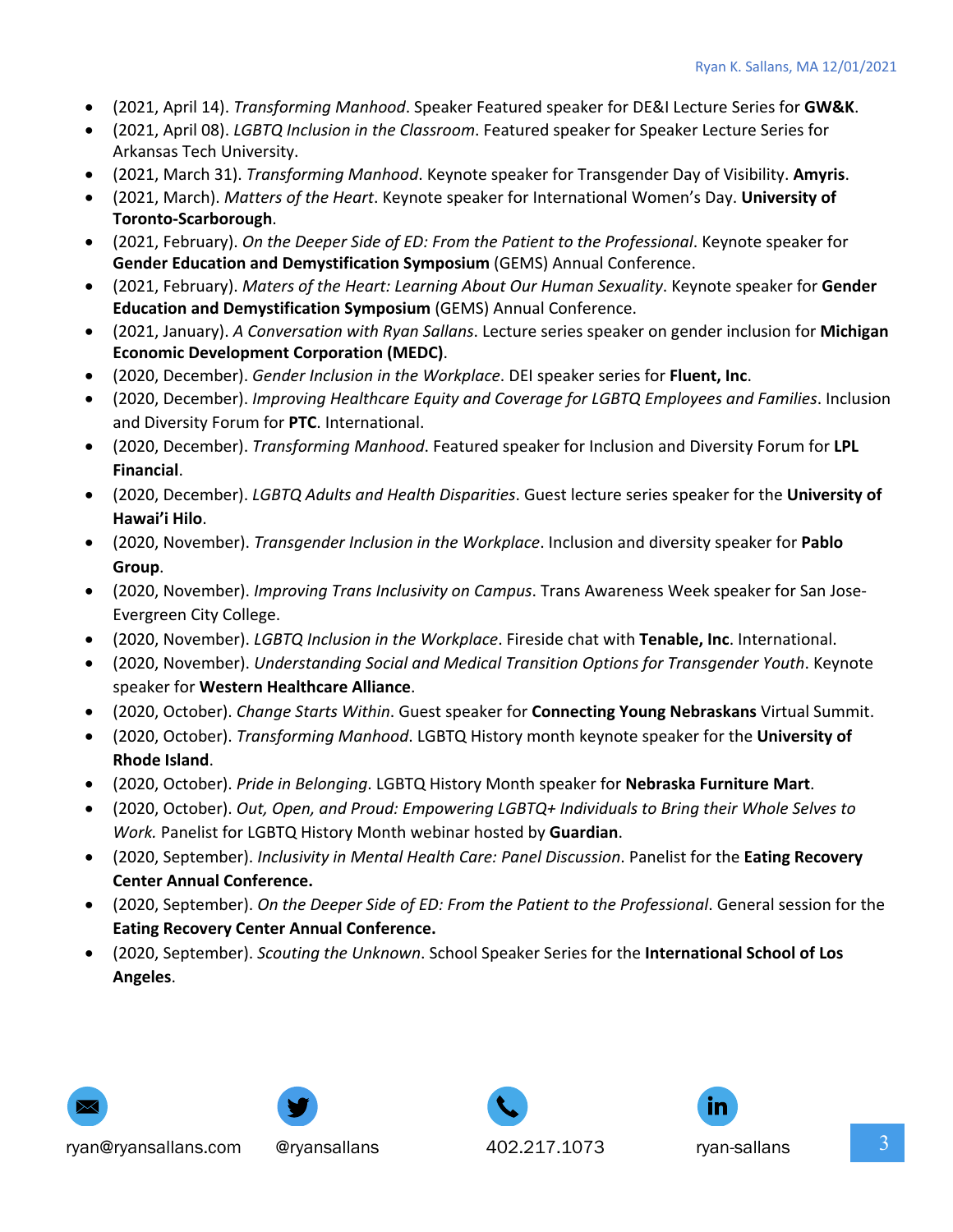- (2020, September). *Pride in Belonging*. LGBTQ Pride Month Speaker for **Betsson Group**. International Virtual Webinar.
- (2020, August). *Serving Transgender and Nonbinary Patients*. Lecture Series Speaker for **Frontier Nursing University.**
- (2020, August). *LGBTQ Identities and Inclusion in the Workplace*. **Salsify**.
- (2020, June). *Life After a Pandemic: Healing from Collective Trauma*. Keynote speaker for **Western Healthcare Alliance** (WHA).
- (2020, June). *Scouting the Unknown*. International presentation for LGBTQ Pride Month recognition by **Forter**.
- (2020, June). *Scouting the Unknown*. LGBTQ Pride Month recognition by the **United States Bureau of Reclamation Lower Colorado Basin**.
- (2020, June). *Being LGBTQ in Modern Society: A Conversation with Ryan Sallans*. LGBTQ Pride Month recognition by the **United Nations Federal Credit Union**.
- (2020, June). *Scouting the Unknown*. LGBTQ Pride Month recognition by **Conagra**.
- (2020, June). *Scouting the Unknown*. LGBTQ Pride Month recognition by **Salesforce.**
- (2020, June). *Transgender in America*. National Telephone Speaker series LGBTQ Pride Month recognition by **Cybersecurity and Infrastructure Security Agency** (CISA) and the **National Cyber Security Agency** (NCSA).
- (2019, October). *Beyond Policy: Improving LGBTQ Inclusion in the Workplace*. National webinar for **Disability Management Employer Coalition (DMEC)**.
- (2019, April). *Supporting Transgender Employees and Clients*. National webinar for PRIDE Affinity. **Quest Diagnostics**.
- (2017, August). *LGBTQ Identity and Recovery*. Webinar for **Eating Recovery Center**.
- (2016, June). *Transgender Employees and the Workplace*. Presenter for global webinar for LGBTQ Pride Month sponsored by EQUAL!. **Nokia**.
- (2015, July December). *Importance of Language: Serving LGBTQ Communities. Working with LGBTQ Youth. Working with LGBTQ Adults. A Transition Story*. National four-part webinar series for healthcare professional. **Affiliate Risks Management Services, Inc**.
- (2015, November). *Transgender Employees and the Workplace*. Professional global online training for HR employees sponsored by EQUAL! **Alcatel-Lucent**.
- (2014, April). *Eating Disorders in the LGBTQ Community*. Webinar Guest Panelist. **National Eating Disorders Association**.
- (2013, February). *Gender Identity, Sexuality and Eating Disorders*. Online webinar guest panelist. **National Eating Disorders Association (NEDA)**.
- (2007, April). *Providing Services to Transgender People*. Co-presenter. **Planned Parenthood Federation of America** Audio Conference.









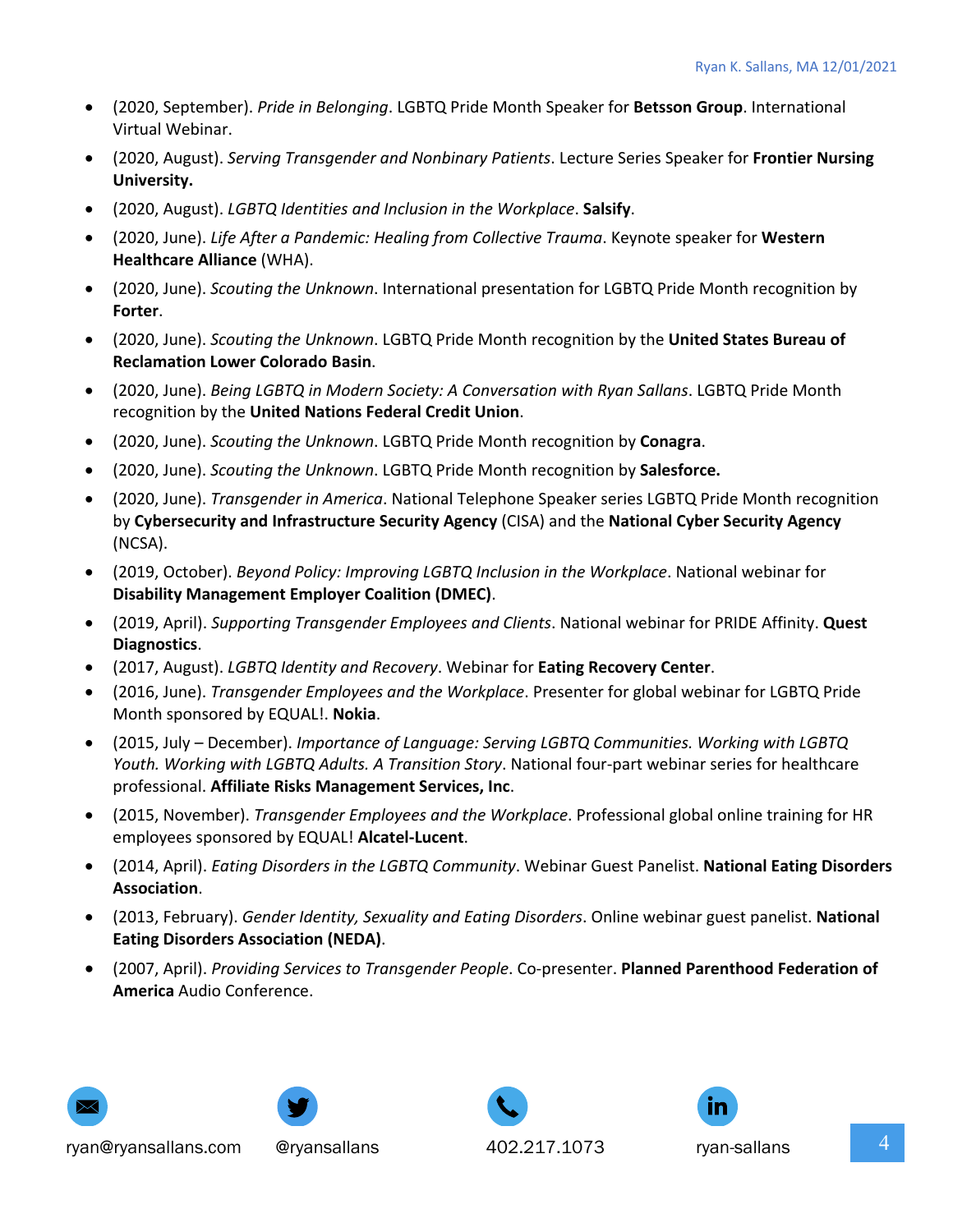# **KEYNOTE AND LECTURE SERIES (LIVE)**

- (2021, June 25). *From Second Son to Transforming Manhood*. Closing keynote speaker for **Western Healthcare Alliance** Annual Summit. Grand Junction, CO.
- (2019, November). *Scouting the Unknown*. **2019 North Dakota Behavioral Health Conference**. Bismarck, ND.
- (2019, October). *Lessons from a Transgender Patient*. Annual Conference. **North Dakota Medical Group Management Association**. Bismarck, ND.
- (2019, August). *Building Allyship: Moving from the Head to the Heart*. Annual Pride Conference. **KPMG**. Boston, MA.
- (2019, June). *Finding Similarities through our Differences*. LGBTQ Pride Month Special Programs Event. **Nebraska Service Center**. Lincoln, NE.
- (2019, June). *Below the Surface: Eating Disorders and Recovery*. **3rd Annual Adolescent Health Regional Conference**. Kansas City, MO.
- (2019, June). *Scouting the Unknown*. Unity in Diversity: Working Together to Achieve Success. **Nebraska Paralegal Association and Omaha Bar Association**. Omaha, NE.
- (2019, June). *Scouting the Unknown*. **Southern Illinois 2nd Annual Pride Event**. Carbondale, IL.
- (2019, January). *Understanding Gender Identity: Affirming Transgender Youth*. **Southwest School Nurses Conference**. El Paso, TX.
- (2018, November). *Lessons from a Transgender Patient*. Resurgens Annual Symposium, **Resurgens Orthopaedics.** Atlanta, GA.
- (2018, November). *Scouting the Unknown*. Great Plains Conference, **University of North Dakota**. Grand Forks, ND.
- (2018, October). *Scouting the Unknown*. HRM Annual Conference. **University of Alabama**. Birmingham, AL.
- (2018, October). *Finding Similarities through Our Differences*. GABLE NA Annual Conference. **Procter & Gamble**. Cincinnati, OH.
- (2018, October). *Caring for Transgender, GNC and LGB Patients*. **California Pacific Medical Center, Sutter Bay Hospitals**. San Francisco, CA.
- (2018, October). *Supporting Transgender Employees and Clients*. **Guardian Life Insurance**. New York, NY.
- (2018, June). *Finding Similarities Through Our Differences*. Special Emphasis Program for LGBTQ Pride Month. **Southwestern Power Administration**. Tulsa, OK.
- (2018, June). *Finding Similarities Through Our Differences*. Special Emphasis Program for LGBTQ Pride Month. **National Credit Union Administration**. Alexandria, VA.
- (2018, April). *Lessons from a Transgender Patient*. Health Care Risk Management Summit. **Physicians Insurance**. Seattle, WA
- (2018, April). *Conversation with Ryan Sallans: Exploration of transgender identity and relationships.* 2018 Lowell Lecture Series. **Boston Public Library**. Boston, MA.





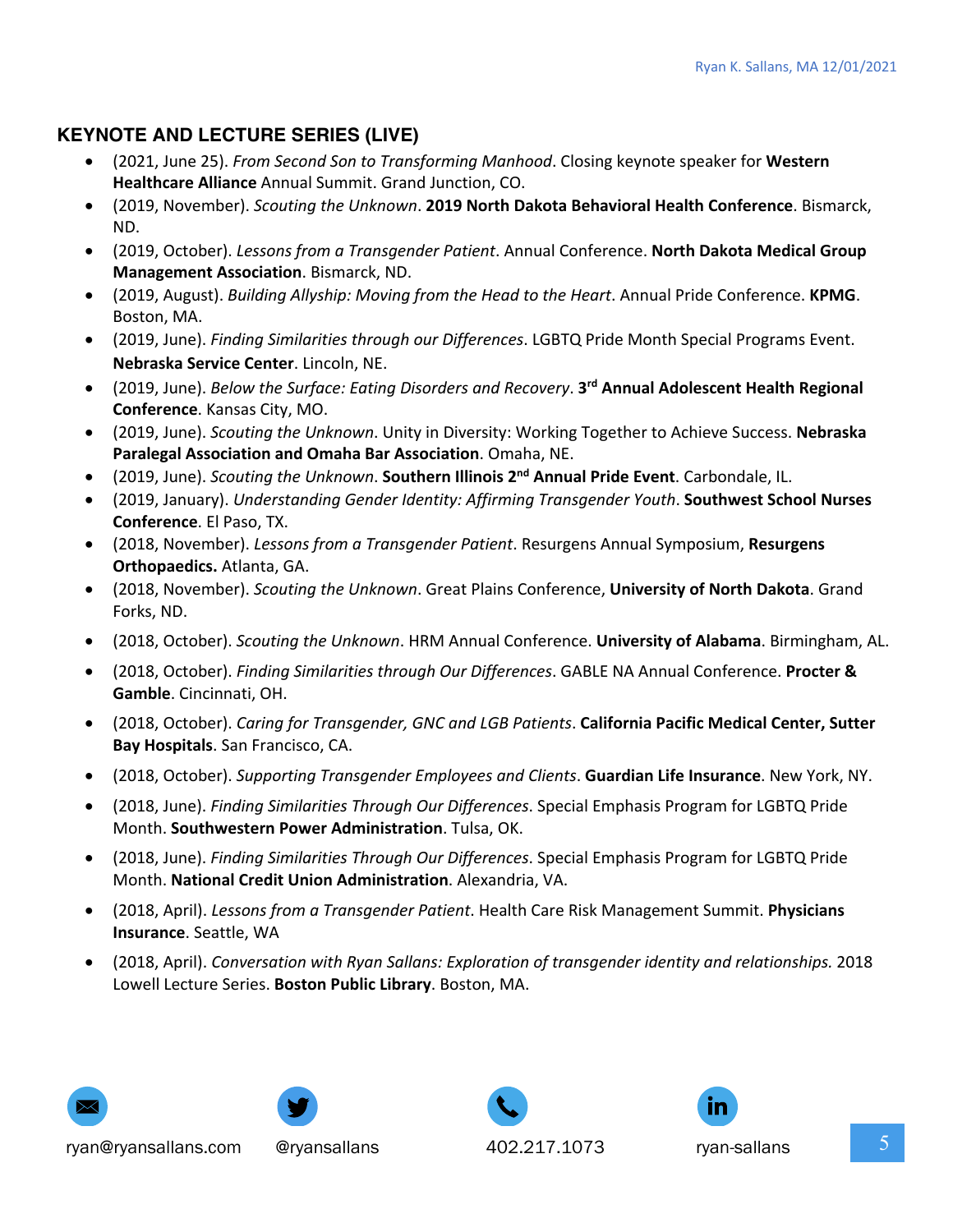- (2018, February). *Lessons from a Transgender Patient*. Keynote speaker for youth residential treatment staff at the 3rd Annual **Gender Education Demystification Symposium** (GEMS). Salt Lake City, UT.
- (2017, November). *Working Toward Trans Equality*. Guest speaker for Transgender Day of Remembrance (TDOR) event sponsored by the **Transgender Community Coalition**. Palm Springs, CA.
- (2017, October). *FTM: Scouting the Unknown*. Keynote speaker for the **Critical Issues Facing Children & Adolescents Post-Conference Symposium**. Salt Lake City, UT.
- (2017, October). *Lessons from a Transgender Patient*. Opening keynote speaker for the 3rd **GenderWorks: Advancing Transgender Care in the Heartland** Conference. Omaha, NE.
- (2017, October). *Scouting the Unknown*. Keynote speaker for **Morehead Pride Festival**. Morehead, KY.
- (2017, October). *Transgender Healthcare: Eliminating Inequalities*. Diversity forum guest speaker at **Morehead State University**. Morehead, KY.
- (2017, August). *Why We Need LGBTQ Inclusion in the Workplace*. Opening plenary keynote. **32nd Annual Federal Dispute Resolution Training**. San Francisco, CA.
- (2017, June). *Scouting the Unknown.* Keynote speaker for LGBTQ Pride Month celebration. **United States Department of Energy**. Washington, D.C.
- (2017, April). *The Changing Workplace Landscape: Transgender Employees*. Keynote speaker for 19th Annual Workforce Management Conference. **Harvard University**. Cambridge, MA.
- (2017, April). *FTM: Scouting the Unknown.* Human Rights Conference hosted by **Southwestern Center for Independent Living**. Marshall, MN.
- (2017, March). *Beyond the Surface: Eating Disorders and Transgender Identities*. **Gender Education and Demystification Symposium.** Atlanta, GA.
- (2017, March). *Creating Equitable and Affirming School Environments for LGBTQ Youth.* Strengthening Community through Health Education Annual Conference, **School Community Intervention and Prevention**. Lincoln, NE.
- (2017, February). *Transgender Inclusion: Innovating Gender in the Workplace*. Spotlight Speaker for Inclusion & Innovation Leadership Summit. **Inclusion**. San Jose, CA.
- (2016, October). *FTM: Scouting the Unknown* and *LGBT Inclusion: Exploring Identity, Self and Relationship*s. Keynote Speaker and Workshop Facilitator for 2016 Diversity Summit. **Express Scripts**. St. Louis, MO.
- (2016, November). *Stepping Toward a Trans-Inclusive Campus*. Keynote Speaker. **Northern New England CUPA-HR** Conference. North Conway, NH.
- (2016, June). *Serving LGBTQ Youth*. Featured speaker. **Nebraska School Nurses Association** Annual Conference. Kearney, NE.
- (2016, March). *Transgender Employees and the Workplace*. Keynote speaker for Transgender Day of Visibility sponsored by LGBT Employee Resource Group. **KPMG**, LLP. New York, NY.





ryan@ryansallans.com @ryansallans  $402.217.1073$  ryan-sallans  $6$ 



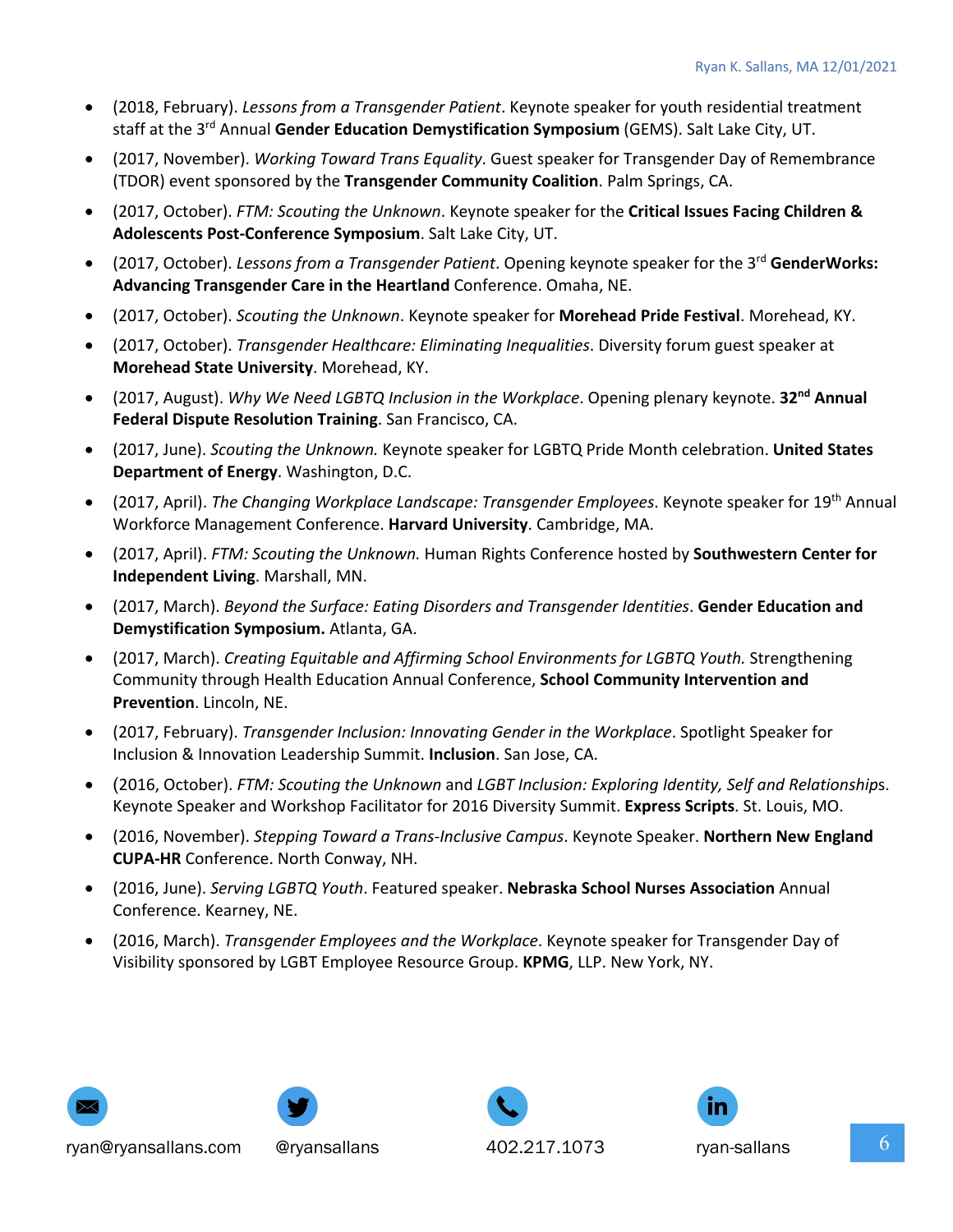- (2016, March). *Transgender Healthcare: Eliminating Inequalities*. Keynote Speaker. *Changing Landscape of Transgender Healthcare.* Workshop presenter for medical providers and students. **Des Moines University** LGBTQ Healthcare Conference. Des Moines, IA.
- (2016, January). *FTM: Scouting the Unknown*. Keynote speaker for wilderness therapy residential treatment center staff. **Gender Education and Demystification Symposium**. Asheville, NC.
- (2015, June). *Pride in You and Us*. Keynote speaker and special guest. **New Orleans Pride**. New Orleans, LA.
- (2015, April). *Social & Medical Transition Options*. Featured speaker for Iowa high school students and teachers. **10th Annual Governor's Conference on LGBTQ Youth**. Des Moines, IA.
- (2015, March). *Caring for Transgender Patients.* Featured speaker. **American Psychiatric Nurses Association (APNA) Nebraska Chapter** Annual Conference. Omaha, NE.
- (2015, March). *FTM: Scouting the Unknown*. Keynote speaker. *Transgender Issues: From barriers to progress in society*. Workshop presenter. 2nd Annual **Gay, Lesbian, Straight Education Network (GLSEN)** Omaha GSA Conference, Bellevue, NE - 2015
- (2015, February) *Working with Transgender Clients Part 1 and Part 2.* Featured speaker for addiction and trauma specialist. 10th Annual **International Institute for Trauma and Addiction (IITAP)** Symposium. Phoenix, AZ.
- (2015, January). *FTM: Scouting the Unknown*. Keynote speaker for All-School Assembly. **The Madeira School**. McLean, VA.
- (2014, November)*. Exploration of the Old and New Frontiers in Transgender Medicine, Identities and Care*. Pre-conference featured speaker. **Society for the Scientific Study of Sexuality** Annual Meeting. Omaha, NE.
- (2014, October). *An Evening with Ryan Sallans*. Invited guest and featured speaker for transgender people and allies in Mexico. **US Embassy**. Mexico City, MX.
- (2014, October). *FTM: Scouting the Unknown***.** Keynote speaker. Northern Plains **PFLAG** Regional Conference. Sioux Falls, SD.
- (2014, August). *Road to Expert*. Co-presenter. **Gender Odyssey** Professional Seminar. Seattle, WA.
- (2014, May). *Affirming Identity in Nebraska*. Keynote speaker. **Queer Youth Nebraska Network** Corn This Way Conference. Omaha, NE.
- (2013, October). *Journey of Transformation*. Keynote speaker. *Stepping Toward a Trans Inclusive Campus*. Workshop presenter. *LGBTQ Students and Campus Inclusion*. Facilitator. **Missouri College Personnel Association (MOCPA)**. Osage Beach, MO.
- (2013, August). *The 'T' Within the LGBT Community*. Keynote speaker. *Road to Specialist*. Co-presenter. **Gender Odyssey** Professional Seminar. Seattle, WA.
- (2013, May). *Conversations w/ Dana Beyer & Ryan Sallans*. Featured Panelist for National Transgender Panel. **Equality Forum**. Philadelphia, PA.









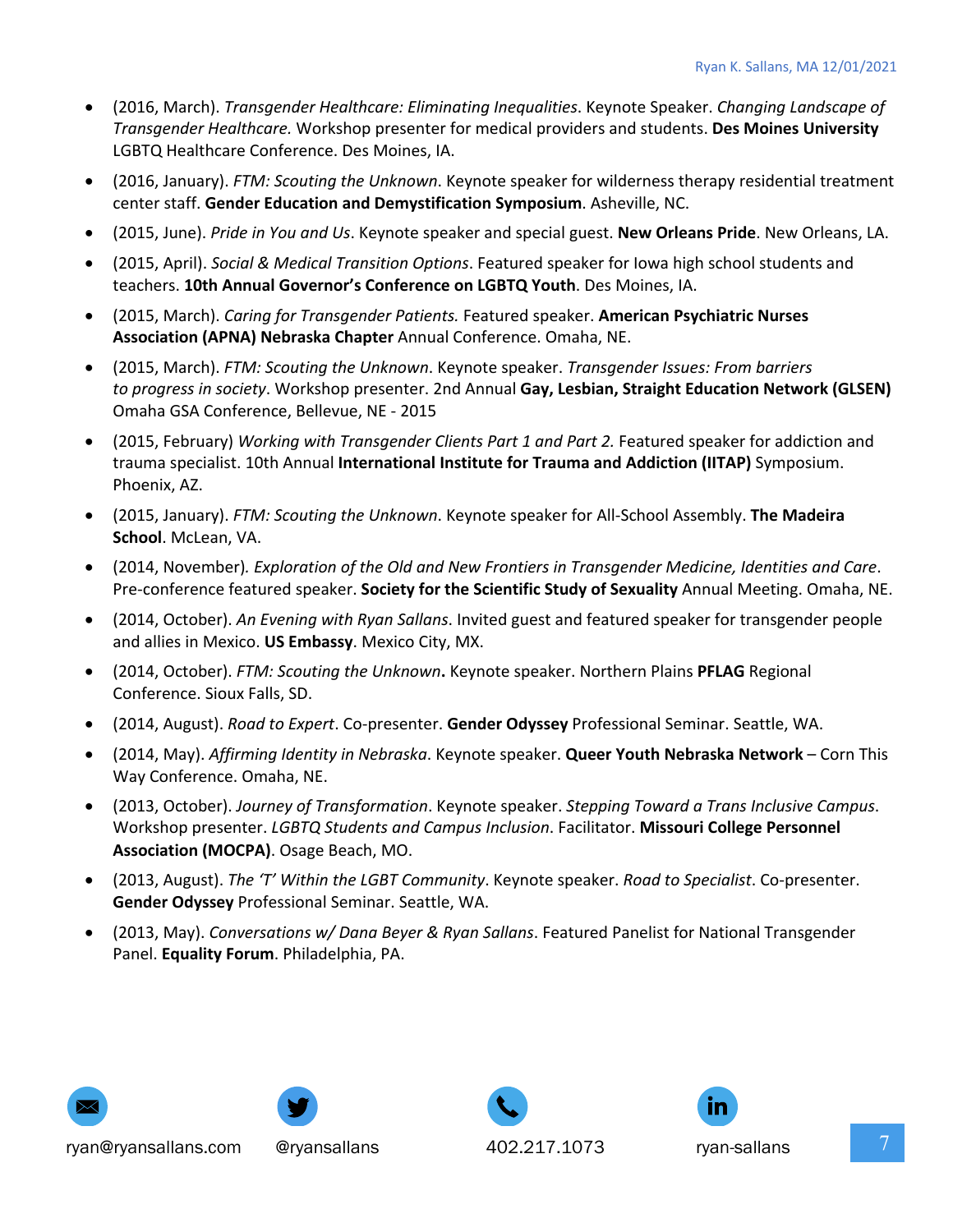- (2013, April). *Social and Medical Transitions* & *Transforming Identities*. Featured Speaker. 8th Annual **Governor's Conference for LGBTQ Youth**. Des Moines, IA.
- (2013, January). *Body Transformation: Finding Peace with Change and Genetics* & *Metoidioplasty: Making the Decision and Sharing the Outcome*. Featured Speaker. **First Event** Transgender Conference. Peabody, MA.
- (2012, November). *Forming Identities*. *Stepping Toward a Trans-Inclusive Campus*. *Scouting the Unknown: Across Genders' Borders*. Keynote Speaker. **Midwest Association of College and University Residence Halls (MACURH)** Annual Conference. Kearney, NE.
- (2012, August). *Societal Influence on the Health of LGBTQ Youth*. *Working with LGB Youth in Your Setting*. *Understanding Differences: Transgender, Gender Variant, or Gender Nonconforming*. *Scouting the Unknown: Ryan's Transition Story*. Keynote Speaker and All-Day Training. **Metropolitan Children Advocacy Coalition** Annual Conference. Omaha, NE.
- (2012, June). *FTM: Scouting the Unknown*. Keynote Speaker. *Sioux City Pride*. Sioux City, IA.
- (2011, June). *How Does the Mind Hold Memories of the Self, When Memories of the Body Self Have Changed? A Narrative on FTM Transgender*. Featured Speaker. **Arizona Psychoanalytic Society (APS)** Salon. Scottsdale, AZ.
- (2011, April). *Diversity Among LGBTQ Youth: Needs and Trends*. Featured Speaker for the 3rd Annual Child Welfare Conference. **University of Nebraska-Kearney**. Kearney, NE.
- (2008, April). *A Traveling Journey*. Keynote Speaker. 10th Annual **Colorado Goldrush** Conference. Denver, CO.
- (2007, April). *Monkeys and the Barrel: Exploring Multiple Identities*. Keynote Speaker. **Nebraska GLBT College Conference**. Lincoln, NE.

# **INCLUSION, DIVERSITY AND HEALTHCARE SESSIONS**

- (2020, February). *Gender Transition in the Workplace: A guide for coworkers.* On behalf of the **Cigna's Employee Assistance Program**. Lincoln, NE.
- (2020, February). *Supporting LGBTQ People in Assisted Living.* **Aurora Memorial Hospital.** Aurora, NE.
- (2020, January). *Gender Transition in the Workplace: Managers' Guide.* On behalf of the **Cigna's Employee Assistance Program**. Lincoln, NE.
- (2020, January). *Serving Transgender and Nonbinary Patients in Healthcare*. Presentation and webinar. **Planned Parenthood of the North Central States**. Omaha, NE.
- (2019, October). *Increasing Cultural Fluency with Transgender Patients*. Hospital staff cultural competency training and consultation. **Froedtert & the Medical College of Wisconsin**. Milwaukee, WI.
- (2019, June). *Creating an Affirming Healthcare Environment for LGBTQ Patients*. Direct-Care Staff Training. **CenterPointe**. Omaha, NE.









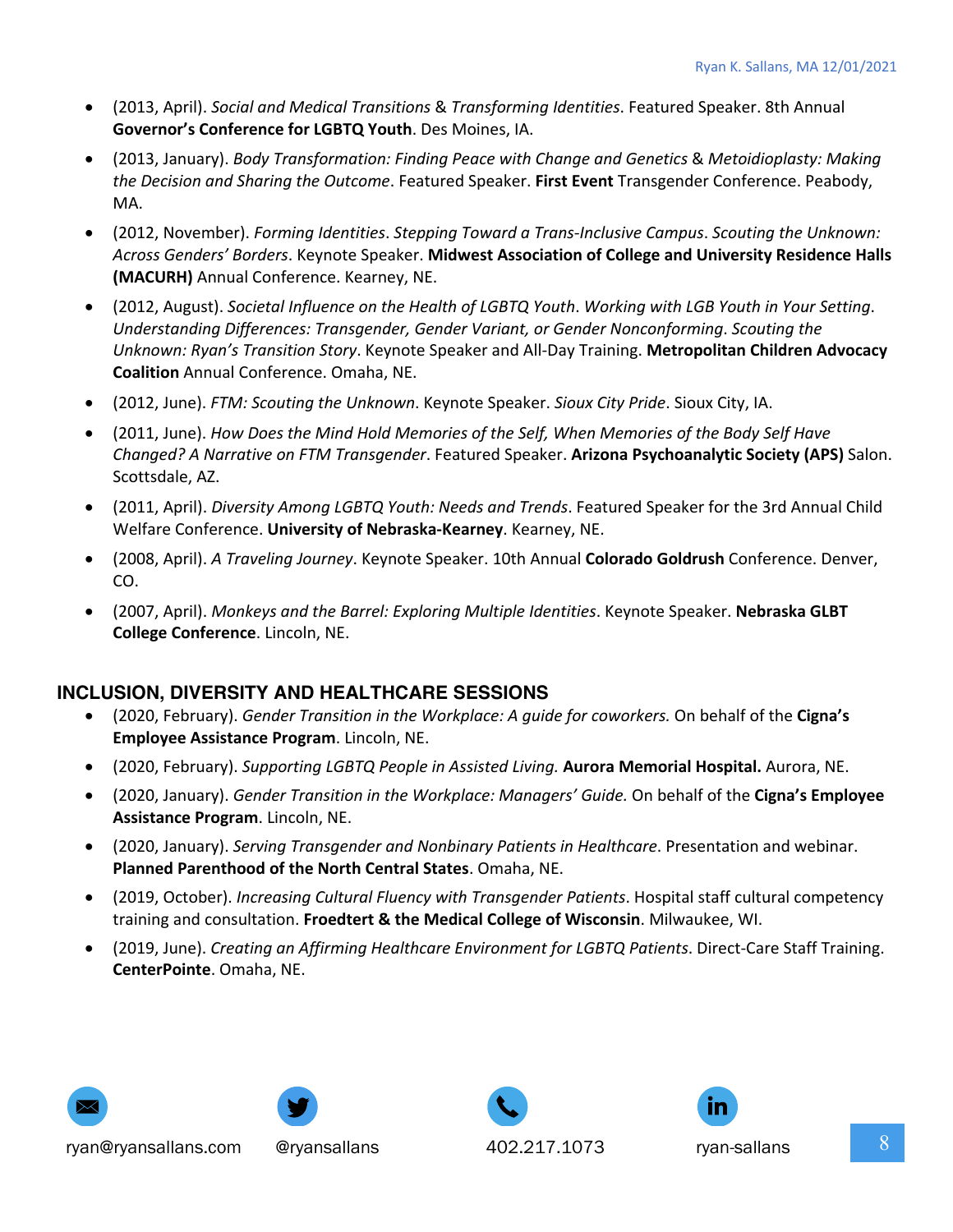- (2019, May). *Supporting Transgender Employees*. All-staff training. **MedPOINT Management**. Woodland Hills, CA.
- (2019, May). *Serving LGBTQ Patients*. Clinical Staff Training. **CenterPointe**. Omaha, NE.
- (2019, April). *Respecting Transgender Co-Workers and Patrons*. All-Staff Training. **Omaha Public Libraries**. Omaha, NE.
- (2018, October). *Caring for Transgender, GNC and LGB Patients*. **Schoolcraft Memorial Hospital**. Manistique, MI.
- (2018, October). *Improving Trans Inclusivity on Campus*. **Mississippi State University**. Starkville, MS.
- (2018, October). *Improving Trans Inclusivity in Health Centers*. **University of Arkansas Pat Walker Health Center**. Fayetteville, AR.
- (2018, August). *Caring for Transgender, GNC and LGB Patients*. Hospital staff cultural competency training and consultation. **Froedtert & the Medical College of Wisconsin**. Milwaukee, WI.
- (2018, April). *Providing Effective, Inclusive and Affirming Treatment and Care of LGBTQ Individuals*. All-day training for an annual conference for mental health providers. **Child Guidance Center**. Lincoln, NE.
- (2018, March). *Improving Trans-Inclusivity on College Campuses*. Professional staff development training at **Seminole State College**. Sanford, FL.
- (2018, March). *Supporting LGBTQ Service Members* Victim Advocates Refresher Training. **Nebraska National Guard.** Kearney, NE.
- (2018, February). *Improving Trans-Inclusivity on University Campuses*. Professional staff development training at the **University of Wisconsin-Whitewater**. Whitewater, WI.
- (2018, February). *Lessons from a Transgender Patient*. Professional medical and mental health care training hosted by the **University of Wisconsin-Whitewater**. Whitewater, WI.
- (2017, November). *Recognizing Gender Identity: Affirming Transgender Youth*. All-staff development training for elementary and middle school staff. **Decorah Community School District**. Decorah, IA.
- (2017, November). *Serving Transgender Patients*. Clinical staff development training for residential treatment center staff. **Elevations RTC**. Syracuse, UT.
- (2017, November). *Creating Inclusive Environments for Transgender Youth*. All-staff development training for residential treatment center staff. **Elevations RTC**. Syracuse, UT.
- (2017, October). *Supporting LGBTQ and Nonbinary Employees and Students*. All-staff development training for **Nebraska School Education Association**. Lincoln, NE.
- (2017, October). *Supporting Transgender Youth*. All-Staff Development training **Owens Center**. Lincoln, NE.
- (2017, August). *Creating an Inclusive Environment for Transgender Employees*. Half-day seminar for federal employees and agencies on supporting transgender employees. **32nd Annual Federal Dispute Resolution Training**. San Francisco, CA.
- (2017, July). *Understanding LGBT Identities: Supporting LGBT Military Personnel and Community*. Diversity and inclusion training for EEO and SHARP workforce sustainability training. **Cyber Center of Excellence & Fort Gordon**. August, GA.





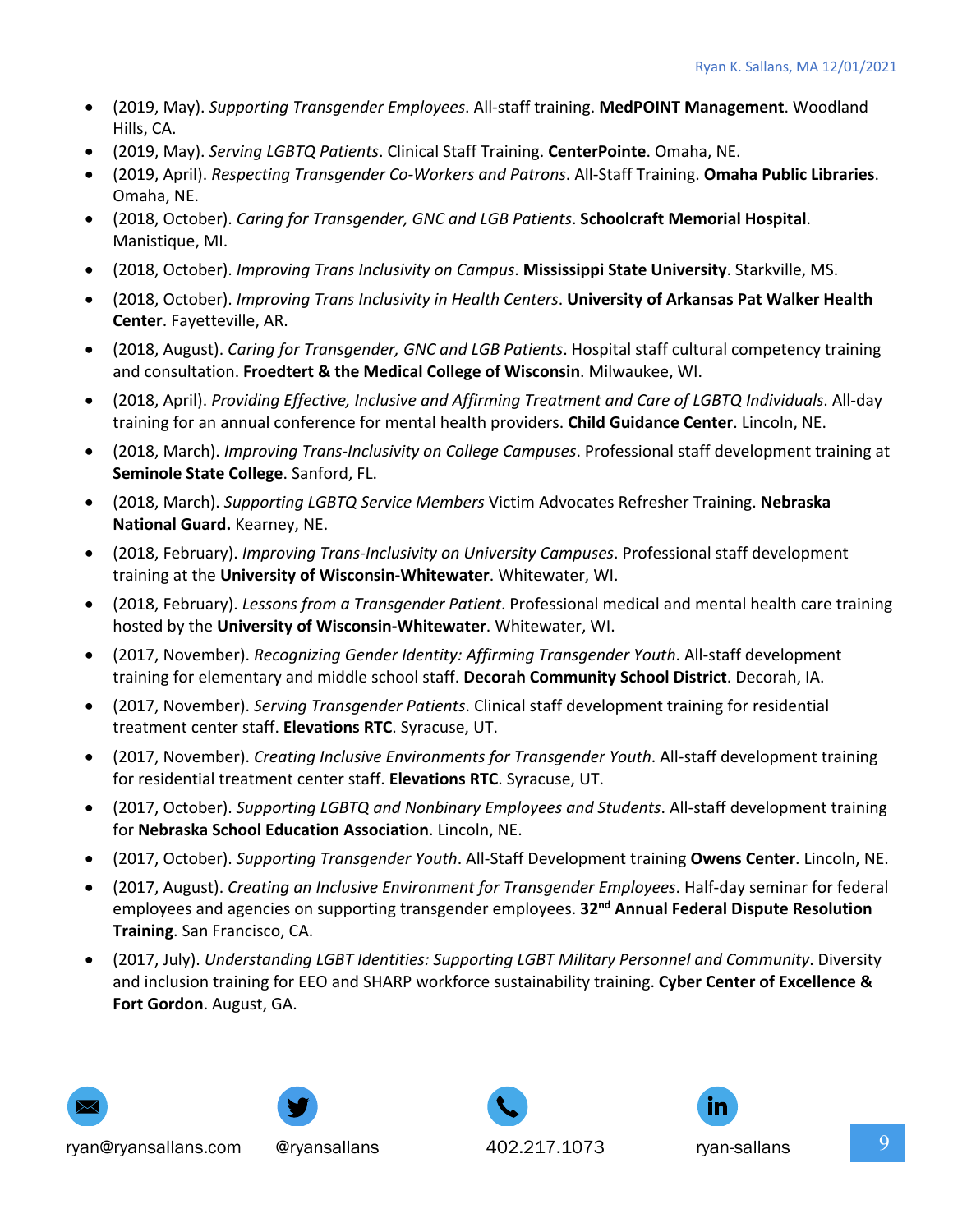- (2017, June). *Serving Transgender Patients*. Diversity and inclusion training for residential treatment centers. **Bryan Independence Center**. Lincoln, NE.
- (2017, June). *Creating Inclusive Environments for LGBTQ Employees*. LGBTQ Pride Month diversity and inclusion all-staff training. **United States Department of Energy**. Washington, D.C.
- (2017, June). *Exploration of Transgender Identities*. LGBTQ Pride Month diversity and inclusion all-staff training. **United States Army Corp of Engineers**. Omaha, NE.
- (2017, June). *Understanding Family Systems and LGBTQ Identities*. LGBTQ Pride Month diversity and inclusion all-staff training. **Standard Chartered Bank**. New York, NY and Newark, NJ.
- (2017, June). *Trans Talent Landscape*. LGBTQ Pride Month diversity and inclusion panel. **Goldman Sachs and Out Leadership**. New York, NY.
- (2017, May). *Transgender Employees and the Workplace*. Diversity and inclusion week program for all-staff. **Level 3 Communications**. Broomfield, CO.
- (2017, May). *Journey through a Health Center: Creating Inclusive Environments*. Half-day training for health care staff and providers sponsored by the **Adolescent Health Project**. Omaha, NE.
- (2017, April). *Creating Inclusive Environments for LGBTQ Youth*. Half-day training for wilderness therapy and youth residential treatment centers **Gender Education and Demystification Symposium**. Atlanta, GA.
- (2017, January). *The Danish Girl: A Film and Psychoanalytic Salon.* Guest Lecturer. **Arizona Society for Psychoanalytic Psychology**. Scottsdale, AZ.
- (2016, December). *Creating Safe and Supportive Environments for Transgender Patrons and Co-Workers*. All-staff diversity training. **Skokie Park District**. Skokie, IL.
- (2016, November). *Transgender Health and Healthcare: Eliminating Inequalities*. *FTM: Scouting the Unknown.* Healthcare professional training sponsored by **PFLAG-Springfield Chapter**. Springfield, MO.
- (2016, October). *Serving LGBTQ Patients: Understanding Health Disparities and Building Inclusive Environments.* All-Staff diversity training. **Planned Parenthood of Nassau County**. Roslyn, NY.
- (2016, August). *Transgender Healthcare and Health Disparities.* Trainer for voluntary state-wide all-staff training sponsored by Equal Blue. **Blue Cross Blue Shield of Michigan**. Detroit, MI.
- (2016, July). *Transgender Employees and the Workplace.* Guest speaker for Human Resource Leaders. **Berkshire Hathaway** Human Resources Leadership Summit. Omaha, NE.
- (2016, June). *Transgender Identity and the Workplace.* Special guest speaker for LGBTQ Pride Month Event sponsored by LGBT and Allies Network. **Standard Chartered Bank**. Newark, NJ and New York, NY.
- (2016, May). *LGBT Employees and the Workplace: Creating Inclusive Environments*. Diversity trainer for voluntary all-staff training sponsored by Health and Wellness Department. **Mutual of Omaha**. Omaha, NE.
- (2016, March). *Serving Transgender Clients in Healthcare*. Diversity trainer for All-Staff development training. **Charles Drew Health Center**. Omaha, NE.
- (2016, March). *Transgender Employees and the Workplace*. Diversity trainer for two-part training for managers and employees. **Nebraska Furniture Mart**. Omaha, NE.









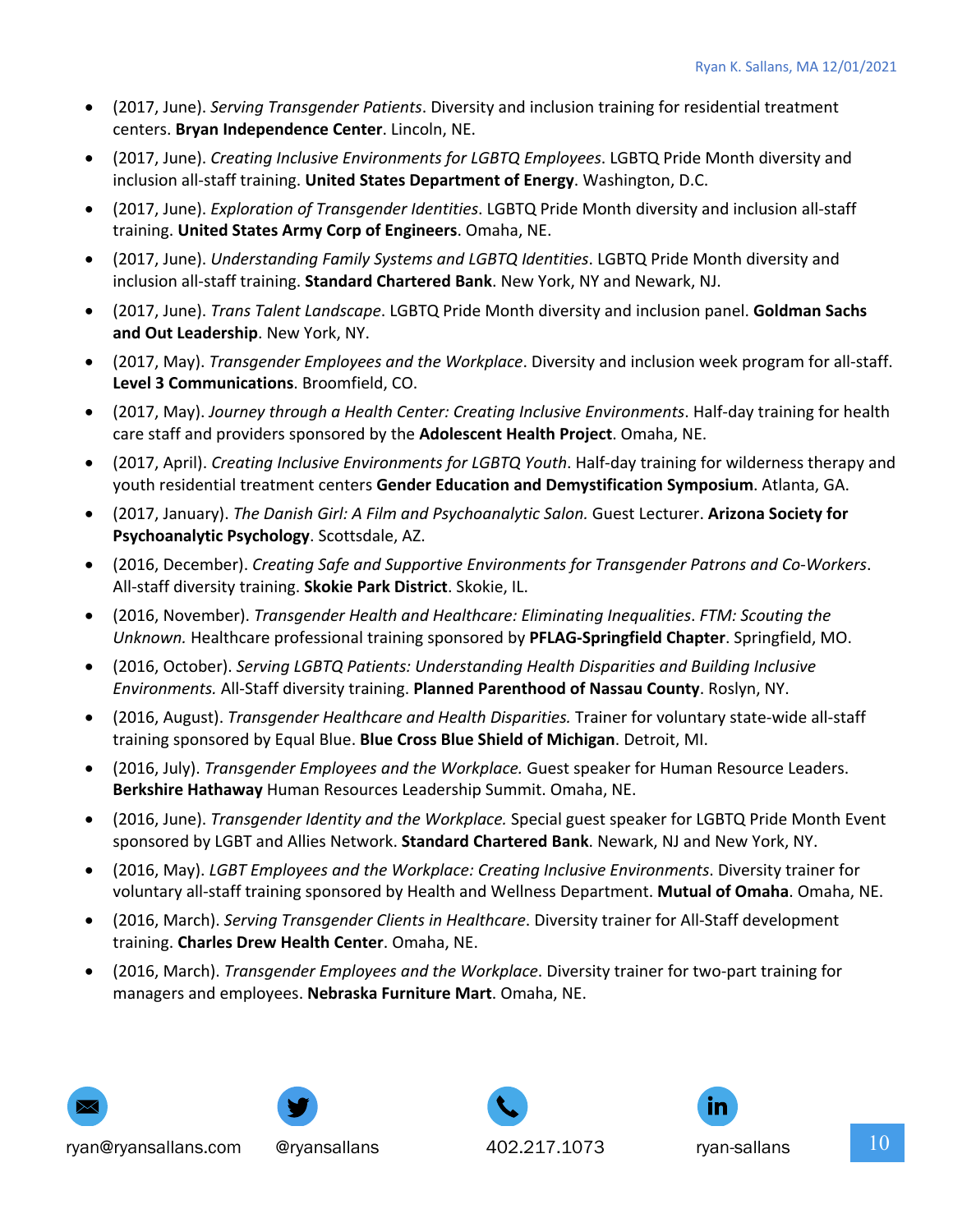- (2016, February). *Importance of Language: Serving the LGBTQ Community*. President's Day all-staff training. **Heartland Family Services**. Omaha, NE.
- (2015, December). *Transgender Employees and the Workplace.* Two-part training for managers and employees. **Heartland Payment Systems**. Santa Ana, CA.
- (2015, September). *Transgender Employees and the Workplace*. Training for managers and employees. **Heartland Payment Systems**. Plano, TX.
- (2015, July). *Serving LGBTQ Clients*. Mental health staff training. **Heartland Family Services**. Omaha, NE.
- (2015, June). *Caring for LGBTQ Clients*. Addiction and substance use treatment center staff. **Bridges**. Hasting, NE.
- (2015, June). *Hormone Therapy for Transgender Patients*. Training for pharmacy staff and interns. **Walgreens Specialty Pharmacy**. Omaha, NE.
- (2015, February) *Workplace Transition: Respecting Transgender Employee*s. Diversity training for employees and managers. **Heartland Payment Systems**. Tempe, AZ.
- (2014, October). *Working with Transgender Clients*. Professional training for mental health and addictions professionals. **CenterPointe**, Region V. Lincoln, NE.
- (2014, September). *Working with LGBTQ Youth***.** Professional trainer. **Healthy Youth Nebraska**. Grand Island, NE.
- (2014, May). *Transgender Workplace Inclusion*. Corporate Trainer for staff and executives. **Union Pacific**. Omaha, NE.
- (2014, May). *Working with Transgender Clients*. Professional trainer for staff development. **Community Alliance** Nebraska Mental Health Conference. Omaha, NE.
- (2014, May). *Sexual Orientation and Gender Identity*. Diversity training for all-staff. **Roosevelt High School**. Des Moines, IA.
- (2014, April). *Serving Transgender Clients in Healthcare*. Professional trainer for healthcare professionals. **Maternal-Child & Women's Health Nurse Training**. Omaha, NE.
- (2013, October). *Building a LGBTQ Inclusive and Culturally Competent Campus*. Pre-conference trainer. **Missouri College Personnel Association**. Osage Beach, MO.
- (2013, August). *Gender Identity Development and Expression in Teens*. Pre-service all-staff diversity training. **Millard North High School**. Omaha, NE.
- (2013, May). *Gender Identity Development in Children*. Teacher in-service training. **Westbrook Elementary School**. Omaha, NE.
- (2013, April). *Serving Transgender Clients in Healthcare*. Professional training for administrative staff. **University of Nebraska Medical Center**. Omaha, NE.
- (2013, April). *Serving Transgender Clients in Healthcare*. Presenter for Grand Rounds. **University of Nebraska Medical Center**. Omaha, NE.





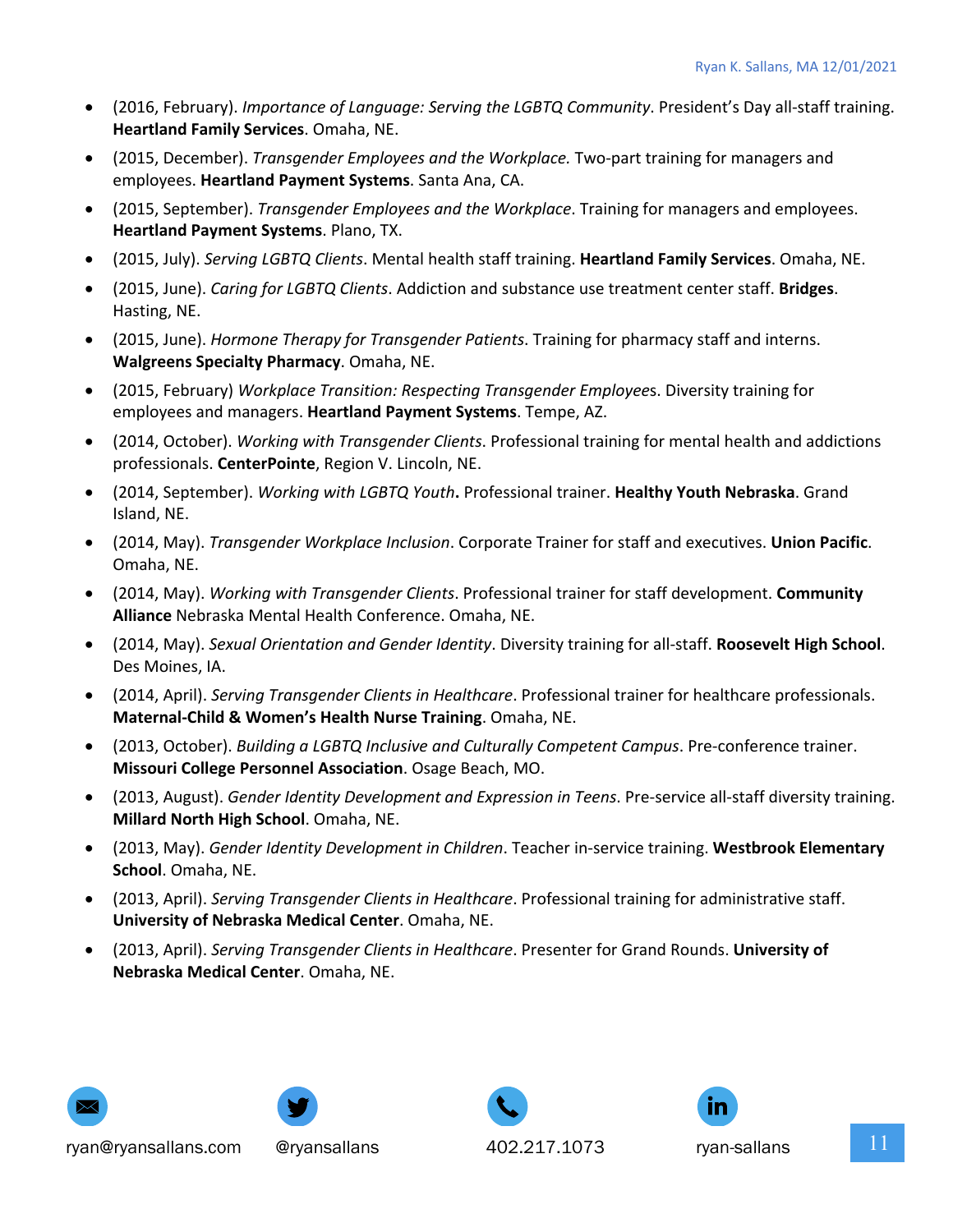- (2012, August). *Gender Diversity in the Classroom*. All-staff in-service training. **Westside Middle School**. Omaha, NE.
- (2012, August). Gender Diversity in the Classroom. All-staff in-service training. **Millard North Middle School**. Omaha, NE – 2012
- (2011, August). *Working with LGBTQ Youth*. Professional training for Education and Resource Center Staff. *FTM: Scouting the Unknown*. Professional training for All-Staff In-Service. **Planned Parenthood of the Rocky Mountains**. Denver, CO.
- (2011, June). *Working with LGBTQ Clients: Exploring Identity, Abuse and Treatment.* Professional training for Drug & Alcohol Counselors (LDAC*).* **BryanLGH Independence Center**. Lincoln, NE.
- (2011, May). *Exploring Gender Identity and Expression*. Professional training for School Counselors. **Lincoln Public School System**. Lincoln, NE.
- (2011, May). *Bullying and Language in the School System*. Professional training for Equity Team. **Lincoln Public School System**. Lincoln, NE.
- (2011, May). *Workplace Transition*. Diversity training for all-staff. Anonymous Company. Omaha, NE.
- (2010, December). *Gender Roles: Westernized Society Influence on Learning and Love*. Professional community training. **Planned Parenthood of the Heartland**. Lincoln, NE.
- (2010, August). *Working with Transgender Clients*. Professional training for Executive Directors. **Nebraska Domestic Violence Sexual Assault Coalition**. Lincoln, NE.
- (2010, July). *Sexuality and Body Image*. Professional community training. **Planned Parenthood of the Heartland**. Lincoln, NE.
- (2009, May). *Serving LGBT Clients in Your Healthcare Setting* & *Providing Healthcare for Transgender Clients*. Co-presenter for All-Day Medical Staff Training. **Planned Parenthood of the Heartland**. Lincoln, NE.

# **CONFERENCE PRESENTATIONS**

- (2019, November). *Minority Stress and LGBTQ Identities*. **2019 North Dakota Behavioral Health Conference**. Bismarck, ND.
- (2019, October). *Minority Stress and LGBTQ Identities*. **Behavioral Health & Justice: Building a Comprehensive Community Response Conference**. La Vista, NE.
- (2019, October). *Serving Transgender Patients: Lessons for Healthcare Professionals*. **North Dakota Medical Group Management Association**. Bismarck, ND.
- (2019, September). *21st Century Workforce: Meeting the Needs of a Diverse and Modern Workforce*. **LIMRA Workplace Benefits Conference**. Newport, RI.
- (2019, August). *Creating an LGBTQ+ Workplace: Going Beyond Policies*. **2019 DMEC Annual Conference**. Washington D.C.
- (2019, June). *Social and Medical Transition Options for Transgender Youth*. **3rd Annual Adolescent Health Regional Conference.** Kansas City, MO.









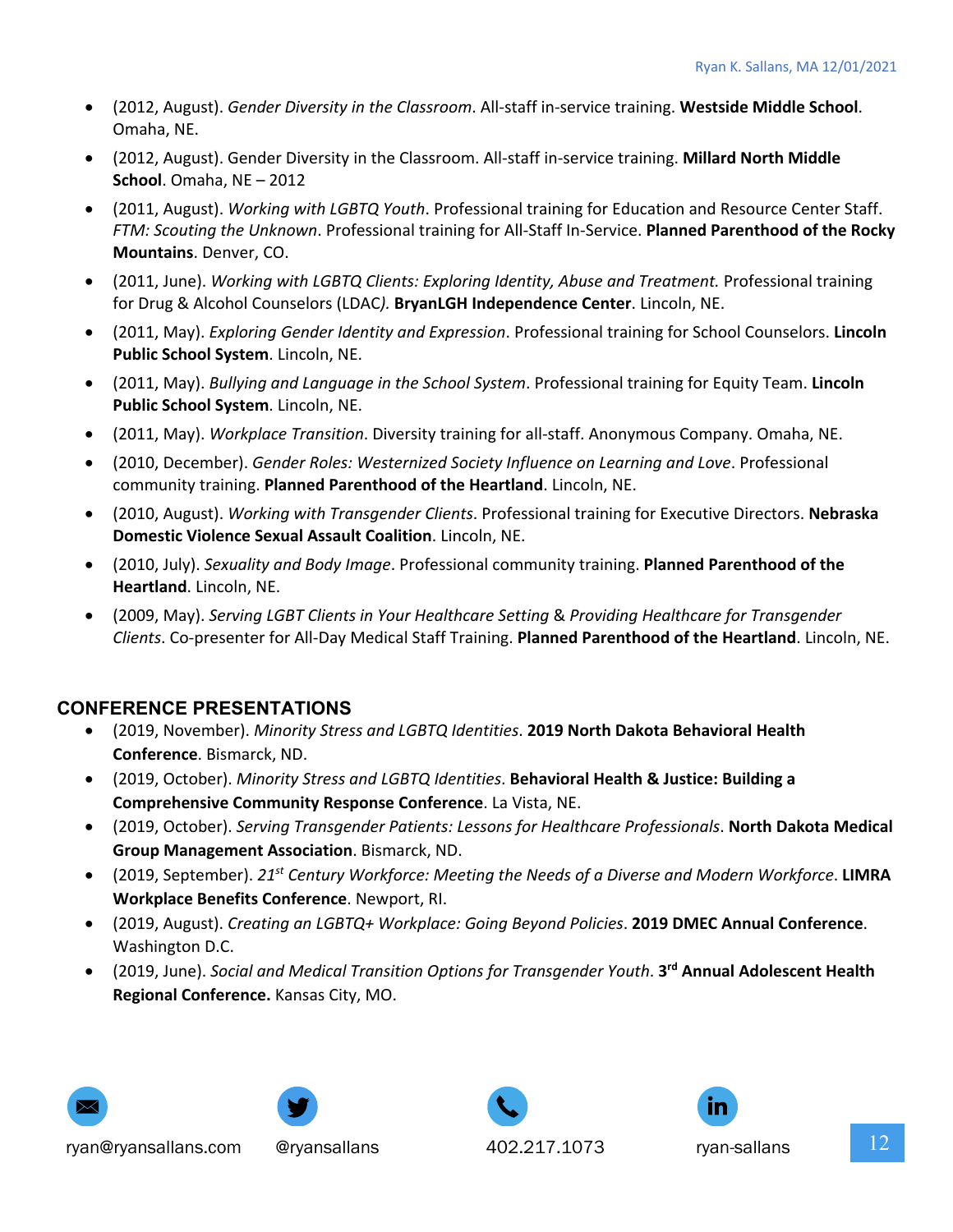- (2019, April). *Fostering Affirmative Care for LGBTQ+ Youth in Child Welfare: A Cross-Systems Approach*. **Speaking of Children Conference**. Omaha, NE.
- (2018, September). *All of Us: How Empowerment and Equity for Women Can Help All Genders.* **National Recreation and Parks Association Annual Conference**. Indianapolis, IN.
- (2018, April). *Lessons from a Transgender Patient.* Stanford MedicineX ED Conference. **Stanford University**. Palo Alto, CA.
- (2017, September). *Recognizing Gender Identity. Affirming Transgender Youth*. Break-out session. **Healthy Youth Nebraska Conference**. Kearney, NE.
- (2016, November). *Exploring Identity through Recovery: The Power of Our Voices When We Have Been Marginalized*. Guest Speaker. 26th **Annual Renfrew Center for Foundation Conference**. Philadelphia, PA.
- (2016, March). *Serving Transgender Students in Healthcare*. Professional trainer for regional University Health and Wellness Staff. **Central College Health Conference**. Maryville, MO.
- (2016, March). *Importance of Language: Serving LGBTQ Communities*. *Promoting Resiliency Among Transgender Youth.* Workshop presenter. **American Foundation for Suicide Prevention Conference**. La Vista, NE.
- (2016, February). *Caring for Transgender Patients*. Workshop presenter to psychiatric nurse staff. **American Psychiatric Nurses Association-Nebraska Chapter Annual Conference**. La Vista, NE.
- (2014, October). *Accepting Our Trans Bodies*. Presenter. **International Lesbian and Gay Association (ILGA) Conference**. Mexico City, MX.
- (2014, September). *Gender Identity Development – Children*. *Working with Transgender Adolescents*. Copresenter. **Nebraska Chapter of Social Worker's (NASW) Conference**. Omaha, NE.
- (2014, August). *My Metoidioplasty*. *Advocating for Your Health*. *Organizing and Leadership*. Presenter and Facilitator. **Gender Odyssey Conference**. Seattle, WA.
- (2014, April). *Trans Inclusive with the LGB*. Workshop presenter. **PFLAG Regional Conference**. Omaha, NE.
- (2013, October). *Transcending Behavior*. Co-presenter. *Round Table: Sexuality and Gender*. Facilitator. **National Eating Disorder Association (NEDA) Annual Conference**. Washington D.C.
- (2013, September) *Maintaining A Relationship After a Transition*. Co-presenter. **Nebraska Chapter of Social Worker's Conference.** Omaha, NE.
- (2013, August). *Metoidioplasty*. *Transman in Hiding: An Eating Disorder Tale*. Workshop presenter. **Gender Odyssey**. Seattle, WA.
- (2012, October). *What About Me? Stories of Recovery from High-Risk and Underserved Populations*. Guest panelist. **National Eating Disorders Association (NEDA) Annual Conference**. St. Petersburg, FL.
- (2012, September). *Second Son: Transitioning Toward My Destiny, Love and Life*. Presenter. **Southern Comfort Conference**. Atlanta, GA.
- (2012, July). *Queering the Line*. Presenter. **Queering Psychotherapy Conference** for Mental Health Providers. Omaha, NE.







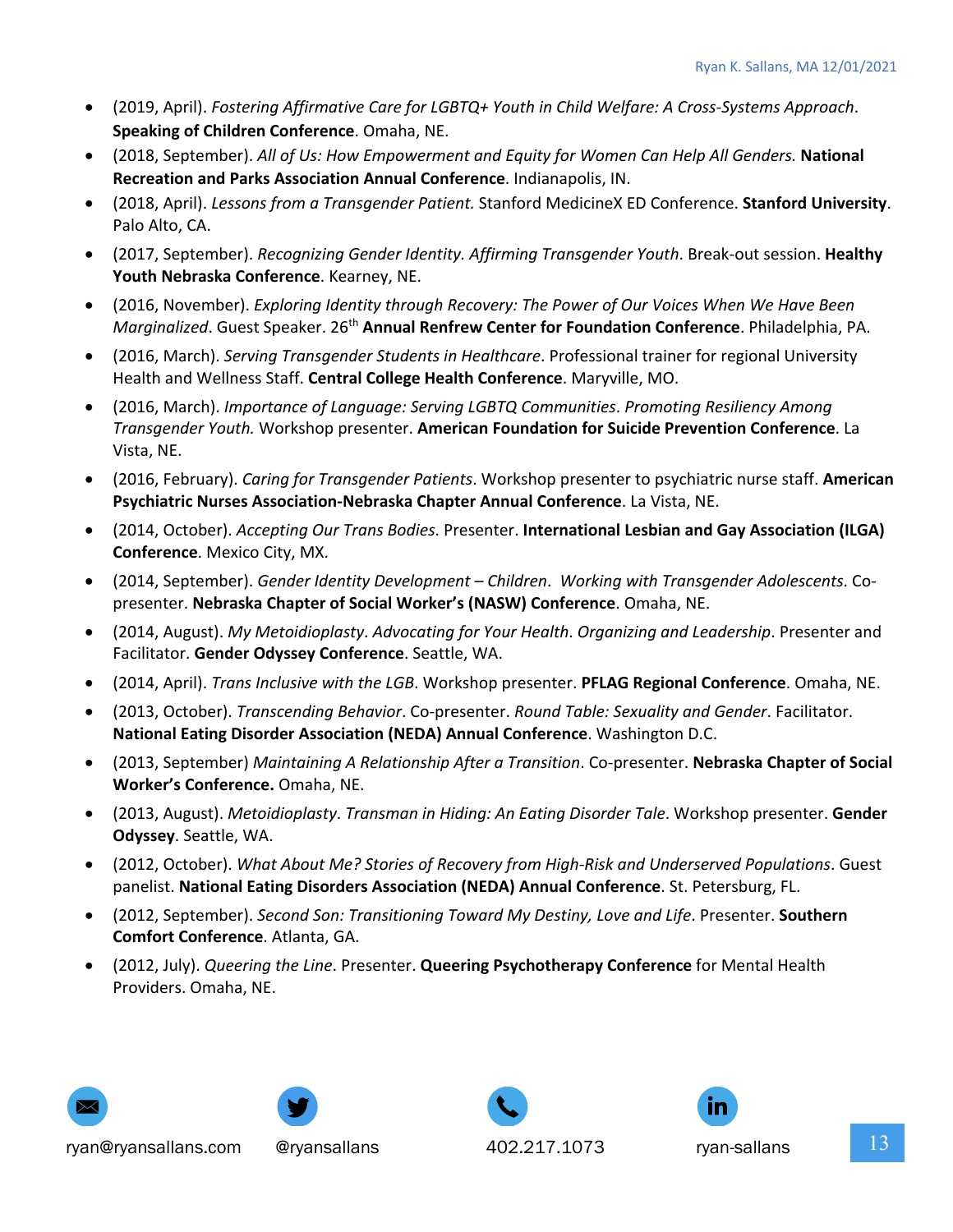- (2012, May). *Medical Aspects of Transitioning*. Co-presenter and conference planning committee. **Professional Transgender Resource Network (PTRN) Conference**. Omaha, NE.
- (2011, October). *Starving, Scaring and Suffering: Eating Disorders and the Transgender Community*. Copresenter. **World Professional Association for Transgender Health (WPATH), Biennial Symposium**. Atlanta, GA.
- (2011, August). *My Metoidioplasty*. Presenter*.* **Gender Odyssey** 10th Annual Conference. Seattle, WA.
- (2010, May). *Taking Charge of Your Health: Advocating for a Healthier You*. Presenter. **Citizens for Equal Protections Conference.** Lincoln, NE.
- (2010, June). *Providing Hormone Therapy in Your Clinic*. Co-presenter. **Philadelphia 9th Annual Trans-Health Conference**. Philadelphia, PA.
- (2009, September). *Understanding the Differences: Gender Identity and Gender Expression*. Presenter. **FutureNET Family Planning Conference**. Des Moines, IA.
- (2009, June). *Transitioning: An FTM Journey*. Presenter. **Philadelphia 8th Annual Trans-Health Conference**. Philadelphia, PA.
- (2009, April). *What the Health? A Look at Transgender Health*. Co-presenter. **Iowa Annual LGBT Youth Conference**. Des Moines, IA.
- (2008, September). *Working with Transgender Clients: 102*. Presenter. **Nebraska Chapter of Social Worker's Conference.** Omaha, NE.
- (2008, July). *Providing Hormone Therapy in your Medical Setting*. Co-presenter. **Drawing Water from a Deeper Well**. Indianapolis, IN.
- (2008, June). *Body Talk and Eating Disorders among LGBTQ Youth and Young Adults*. Presenter. **6th Annual HIV/AIDS & STD Conference**. Kansas City, MO.
- (2007, September). *Body Talk & Eating Disorders: Influences Surrounding GLBTQ Youth*. Presenter. **FutureNET Family Planning Con**ference. Ames, IA.
- (2007, September). *Working with Transgender Clients: 101*. Presenter. **Nebraska Chapter of Social Worker's Conference**. Omaha, NE.
- (2007, August). *The Way We See It: Body Image and Transmen*. Presenter. **Gender Odyssey Conference.** Seattle, WA.
- (2007, October). *Reflection in the Mirror? Body Image and Eating Disorders Within the Trans Community*. Presenter**. Forge Forward Conference**. Milwaukee, WI.
- (2006, February). *Moving Health Care Systems to Trans-Friendly*. Co-presenter. **National Gay and Lesbian Task Force (NGLTF) Creating Change Conference**. Kansas City, MO.
- (2006, May). *Reflection in the Mirror: Eating Disorders & Body Image in the LGBT Community*. Presenter. **PFLAG Better Living Conference**. Lincoln, NE.

# **COLLEGE AND UNIVERSITY TOUR**









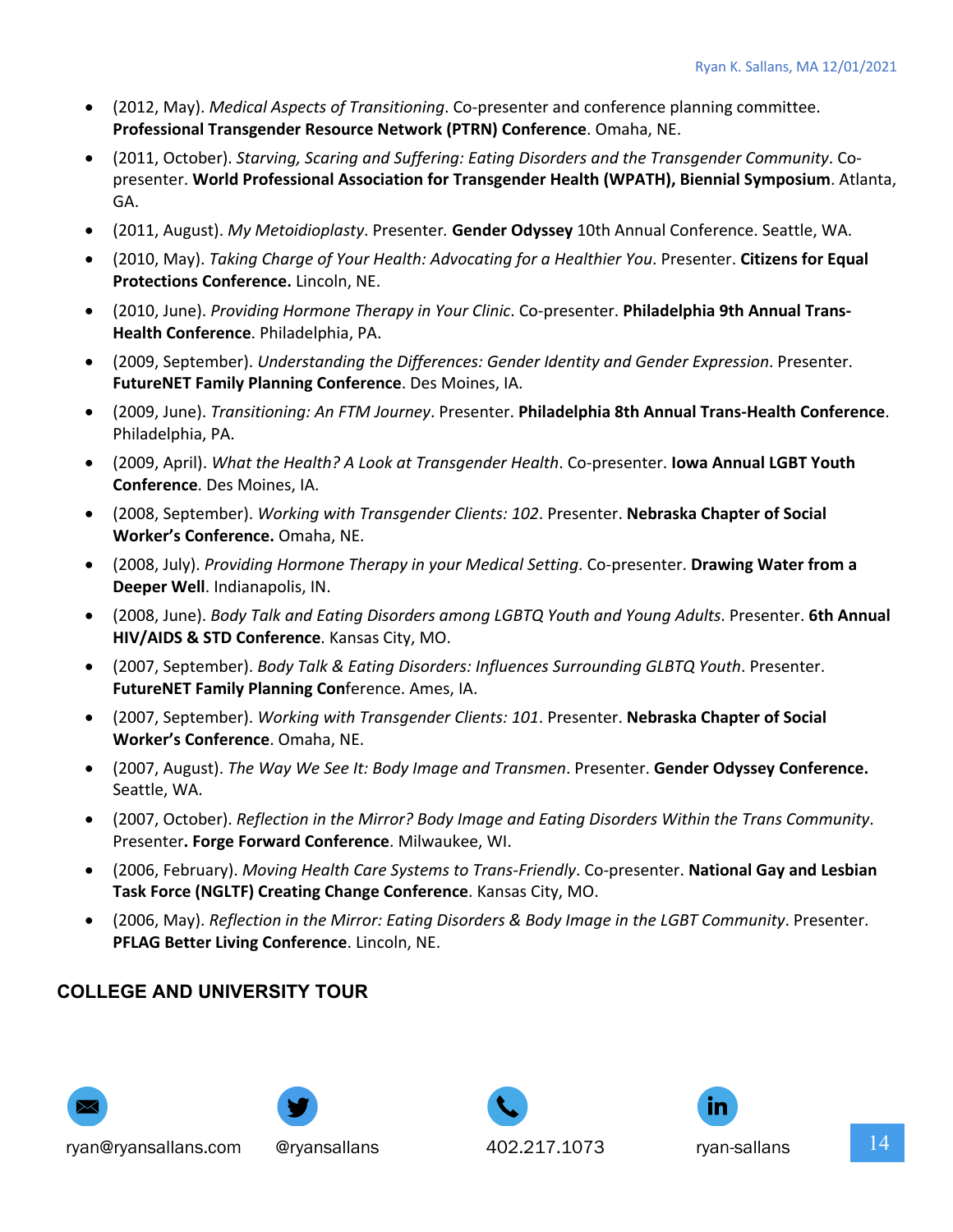- (2021, October 21). *Lessons From a Transgender Patient*. Campus Speaker. **University of Maine at Fort Kent**. Fort Kent, ME.
- (2021, October 20). *Scouting the Unknown*. Campus Speaker. **University of Maine at Presque Isle**. Presque Isle, ME.
- (2021, October 20). *Improving Inclusivity on Campus*. Professional Staff Development Training. **University of Maine-Presque Isle**. Presque Isle, ME.
- (2021, September 17). *Transforming Manhood*. Jefferson Society Distinguished Speaker Series. Jefferson Literary and Debate Society. **University of Virginia**. Charlottesville, VA.
- (2020, March). *Scouting the Unknown: To Find Me*. **Evergreen Valley College**. San Jose, CA.
- (2020, March). *Scouting the Unknown: To Find Me*. **San Jose City College**. San Jose, CA.
- (2019, October). *Scouting the Unknown*. **Waukesha County Technical College**. Pewaukee, WI.
- (2019, October). *Scouting the Unknown* and *Honor Your Truths*. **Texas State University**. San Marcos, TX.
- (2019, April). *How A Degree from UNL is Transformative*. Keynote Speaker for Lavender Graduation at the **University of Nebraska-Lincoln**. Lincoln, NE.
- (2019, April). *Improving Trans Inclusivity on Campus* and *Scouting the Unknown*. **Montana State University**. Bozeman, MT.
- (2019, March). *Scouting the Unknown*. Wellness Lecture Series at the **University of Delaware**. Newark, DE.
- (2019, February). *Improving Trans Inclusivity on Campus* and *Becoming Ryan: Eating Disorder and Recovery*. **College of William and Mary**. Williamsburg, VA.
- (2018, November). *Scouting the Unknown*. **Eureka College**. Eureka, IL.
- (2018, October). *Scouting the Unknown*. **Siena College**. Loudonville, NY.
- (2018, October). *Scouting the Unknown*. **University of Arkansas**. Fayetteville, AR.
- (2018, March). *Scouting the Unknown*. Lecture series speaker. **Seminole State College**. Sanford, FL.
- (2018, March). *Scouting the Unknown*. Keynote speaker for the 4th Annual ID Summit Conference at **Tompkins Cortland Community College**. Dryden, NY.
- (2018, March). *Scouting the Unknown*. Campus speaker for **San Diego State University**. San Diego, CA.
- (2018, February). *Becoming Ryan: Eating Disorder Recovery and Transition*. Campus speaker for **Towson University**. Towson, MD.
- (2018, February). *Becoming Ryan: Eating Disorder Recovery and Transition*. Campus speaker for **University of Wisconsin-Whitewater**. Whitewater, WI.
- (2018, February). *Scouting the Unknown*. Campus speaker for **Ohio State University-Mansfield**. Mansfield, OH.
- (2017, November). *FTM: Scouting the Unknown*. Campus speaker for **Texas Tech University**. Lubbock, TX.
- (2017, November). *Stepping Toward a Trans-Inclusive Campus*. Professional staff development training for **Texas Tech University**. Lubbock, TX.
- (2017, November). *FTM: Scouting the Unknown*. Campus speaker for **Luther College**. Decorah, IA.
- (2017, November). *Stepping Toward a Trans-Inclusive Campus*. Professional staff development training for **Luther College**. Decorah, IA







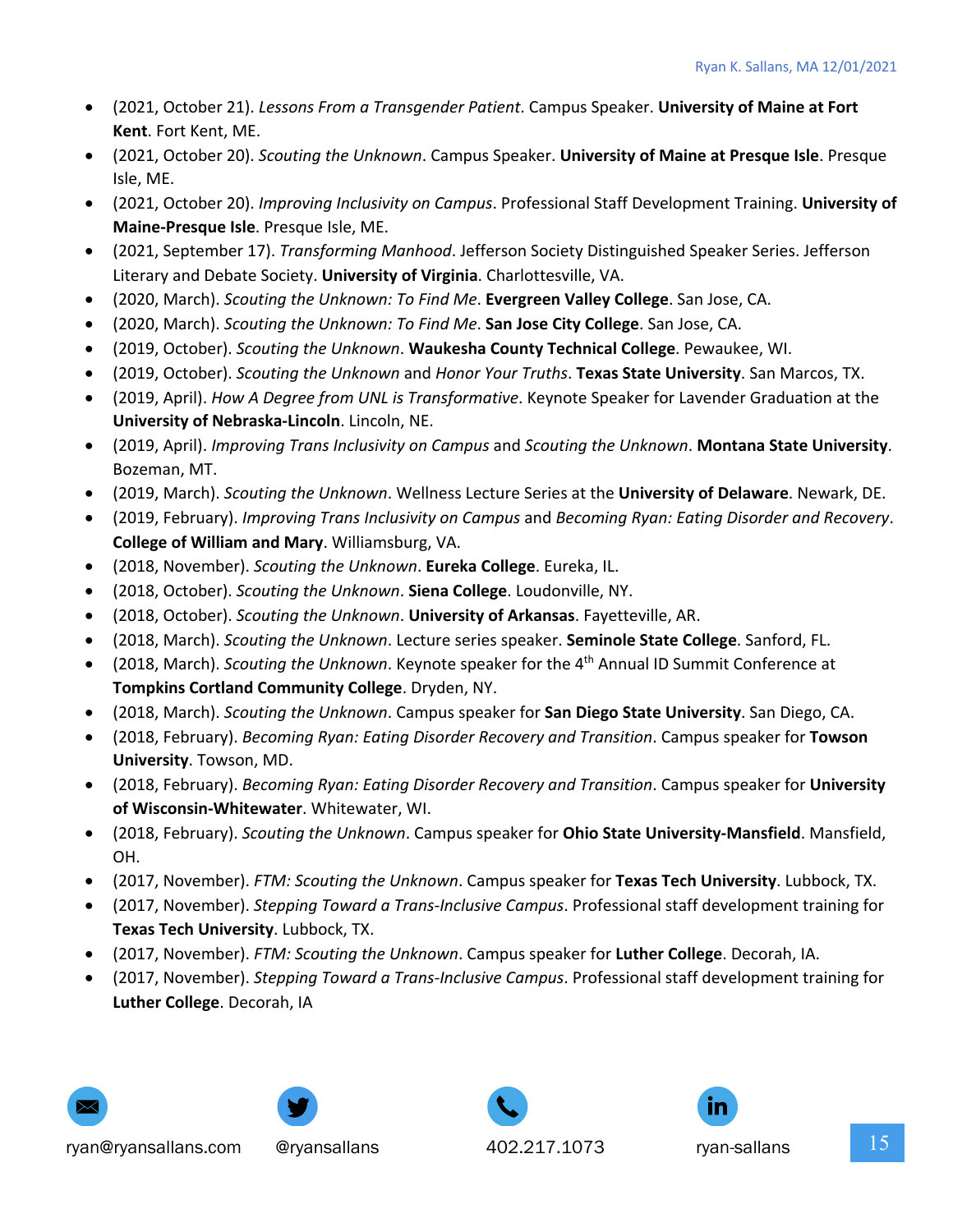- (2017, November). *Lessons from a Transgender Patient*. Campus speaker for **University of Nebraska Medicine.** Omaha, NE.
- (2017, October). *Elements of Chan*ge. Keynote speaker for the 15th Annual LGBTQA+ History Month Dinner. **University of Nebraska-Lincoln**. Lincoln, NE.
- (2017, October). *FTM: Scouting the Unknown*. Campus speaker for **Kean University**. Union, NJ.
- (2017, September). *FTM: Scouting the Unknown*. Campus speaker for **State Fair Community College**. Sedalia, MO.
- (2017, June). *Book Discussion: Second Son: Transitioning Toward My Destiny, Love and Life*. **Metropolitan Community College**. Omaha, NE.
- (2017, May). *Scouting the Unknown*. Campus speaker for **Pierce College**. Puyallup, WA.
- (2017, April). *FTM: Scouting the Unknown*. Campus speaker for **School for International Training (SIT) Graduate Institute**. Brattleboro, VT.
- (2017, February). *Lessons from a Transgender Patient*. Keynote speaker for 4th Annual Transgender Symposium. **Medical College of Wisconsin**. Milwaukee, WI.
- (2016, November). *FTM: Scouting the Unknown*. Campus-wide speaker. *Stepping Toward a Trans Inclusive Campus: Action Steps for Staff and Faculty*. Professional training for faculty and staff. *Stepping Toward a Trans Inclusive Campus: Action Steps for Students.* Guest Speaker**. Pittsburg State University**. Pittsburg, KS.
- (2016, October). *Improving Policies for a Trans Inclusive Campus* and *Eliminating Healthcare Disparities for Transgender Patients*. Keynote Speaker, Guest Lecturer and Consultant. **Oakland University**. Rochester, MI.
- (2016, October). *FTM: Scouting the Unknown*. Keynote Speaker for Annual Rainbow RAVE Conference. **University of Wisconsin-Platteville**. Platteville, WI.
- (2016, October). *FTM: Scouting the Unknown*. Keynote Speaker for No Hate Conference. *Stepping Toward a Trans-Inclusive Campus Through Student Voices*. Student leader presentation. **St. Cloud State University**. St. Cloud, MN.
- (2016, June). *FTM: Scouting the Unknown*. Guest Speaker. **Metropolitan Community College**. Omaha, NE.
- (2016, April). *FTM: Scouting the Unknown*. Keynote Speaker for Sex Week. **University of Tennessee**. Knoxville, TN.
- (2016, March). *FTM: Scouting the Unknown*. Campus-wide speaker. **Truman State University**. Kirksville, MO.
- (2016, March). *FTM: Scouting the Unknown*. Campus-wide speaker. **Hofstra University**. Hempstead, NY.
- (2016, March). *FTM: Scouting the Unknown*. Keynote Speaker for Success Day. **Normandale Community College**. Bloomington, MN.
- (2016, February). *Improving Policies for a Trans-Inclusive Campus*. Administrative staff training. *Sexing ED: From Eating Disorder to Recovery*. Campus-wide speaker for Eating Disorders Awareness Week (EDAW). **Wentworth Institute of Technology**. Boston, MA.









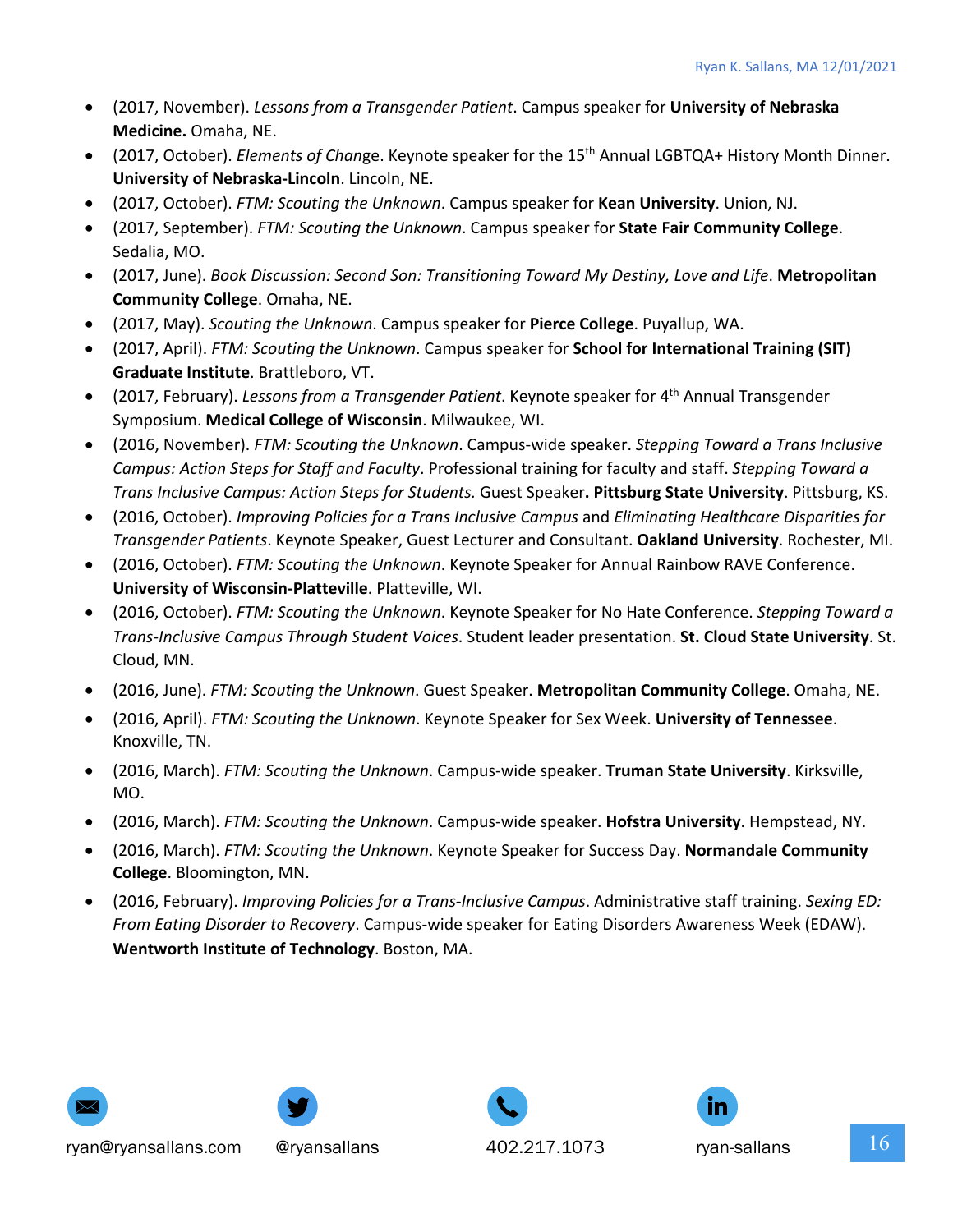- (2016, February). *Improving Policies for a Trans-Inclusive Campus*. Administrative staff training. *Sexing ED: From Eating Disorder to Recovery*. Campus-wide speaker for Eating Disorders Awareness Week (EDAW). **James Madison University**. Harrisonburg, VA.
- (2015, October). *Stepping Toward a Trans Inclusive Campus.* All-staff training and campus-wide. *FTM: Scouting the Unknown.* Campus-wide speaker. **Pennsylvania State University – Berks**. Reading, PA.
- (2015, October). *FTM: Scouting the Unknown*. Campus-wide speaker. **Lehigh Carbon Community College**. Schnecksville, PA
- (2015, April). *Gender Crossroads: Intersectionality of You*. Keynote Speaker. *Stepping Toward Trans Inclusion Through Student Voices*. Presenter at the Gender and Communication Conference. **Western Kentucky University**, Bowling Green, KY.
- (2015, April). *Stepping Toward a Trans-Inclusive Campus*. Faculty and staff training. **University of North Florida**. Jacksonville, FL.
- (2014, October). *FTM: Scouting the Unknown*. Campus-wide speaker. **University of South Florida**. St. Petersburg, FL.
- (2014, October). *TRANSlating Identities w/ Janet Mock & Ryan Sallans*. Featured Speaker/Panelist for LGBTQIA History Month. *Stepping Toward a Trans-Inclusive Campus*. Professional trainer for campus staff. **Lehigh University**. Bethlehem, PA.
- (2014, March). *FTM: Scouting the Unknown*. Campus-wide speaker. **Virginia Tech**. Blacksburg, VA.
- (2014, February). *FTM: Scouting the Unknown*. Campus-wide speaker. **University of Oregon**. Eugene. OR.
- (2014, February). *Sexing ED: From Eating Disordered to Trans*. Keynote speaker for National Eating Disorders Awareness Week. *Stepping Toward a Trans Inclusive Campus*. Professional staff development training. **James Madison University**, Harrisonburg, VA.
- (2013, December). *FTM: Scouting the Unknown*. Campus-wide speaker. **Nebraska Wesleyan University**. Lincoln, NE.
- (2013, November). *Transman in Hiding: Eating Disorders*. Keynote speaker for Transgender Day of Remembrance (TDOR). **Towson University**. Towson, MD.
- (2013, November). *FTM: Scouting the Unknown*. Campus-wide speaker. **Roger Williams University**. Bristol, RI.
- (2013, November). *FTM: Scouting the Unknown*. Campus-wide speaker. **Alfred University**. Alfred, NY.
- (2013, April). *Exploring LGBTQ Labels, Identities, & Self*. *Transforming Identities*. Keynote speaker for Social Justice Symposium. **University of Missouri-Columbia**. Columbia, MO.
- (2013, April). *Serving Transgender Clients in Healthcare.* In-service training for wellness center staff. **Northwest Missouri State University**. Maryville, MO.
- (2013, April). *FTM: Scouting the Unknown*. Campus-wide speaker. **Drake University**. Des Moines, IA.









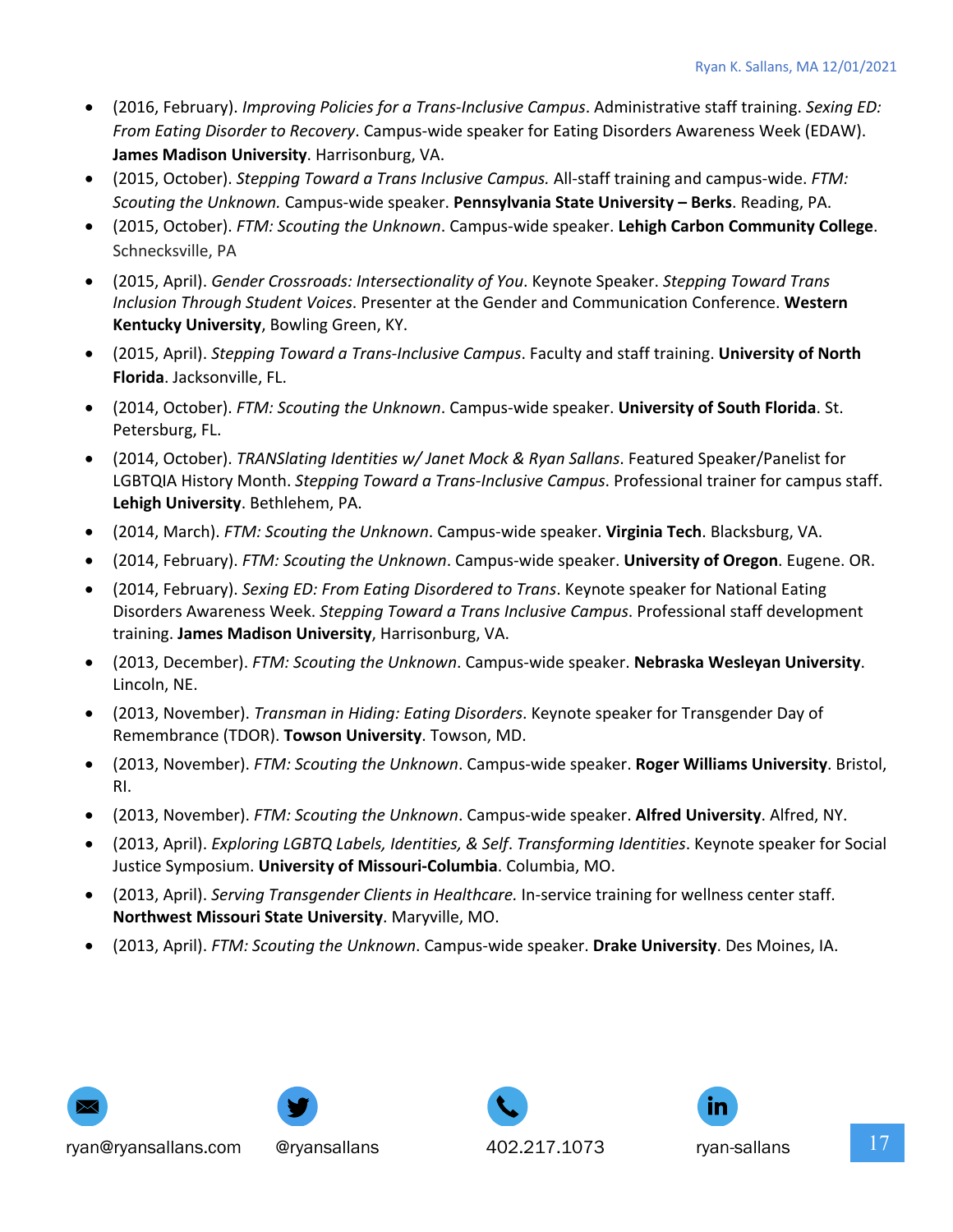- (2013, April). *FTM: Scouting the Unknown*. Campus-wide speaker. *Stepping Toward a Trans Inclusive Campus*. Professional training for residence life and administrative staff. **University of South Dakota**. Vermillion, SD.
- (2013, March). *FTM: Scouting the Unknown*. Campus-wide speaker. **Rutgers University**. Camden, NJ.
- (2013, March). *Transgender Healthcare*. Keynote Speaker for IPEC Diversity Series. **University of New England**. Portland, ME.
- (2013, March). *FTM: Scouting the Unknown*. Campus-wide speaker. **University of New England**. Biddeford, ME.
- (2013, March). *FTM: Scouting the Unknown*. Campus-wide speaker. **Northwest Missouri State University**. Maryville, MO.
- (2013, March). *FTM: Scouting the Unknown*. Campus-wide speaker. *Exploring Transgender Mental Health, Standards of Care and the DSM*. Classroom presentation. **Truman State University**. Kirksville, MO.
- (2013, February). *Sexing Ed: From Eating Disordered to Transgender*. Keynote speaker for Eating Disorders Awareness Week (EDAW.) **University of Delaware**. Newark, DE.
- (2013, February). *FTM: Scouting the Unknown*. Campus-wide speaker. **Ursinus College**. Collegeville, PA.
- (2012, October). *FTM: Scouting the Unknown*. Campus-wide speaker. **University of Central Missouri**. Warrensburg, MO.
- (2012, October). *Sexing Americans: Transgender History*. Keynote speaker for LGBT History Month. *Stepping Toward a Trans-Inclusive Campus*. Diversity training for residence life staff. **University of Nebraska-Lincoln**. Lincoln, NE.
- (2012, April). *FTM: Scouting the Unknown*. Campus-wide speaker. *Transgender Inclusion*. Meeting with Equity Team Staff. *Exploring Gender Diversity in the Classroom*. Trainer for Education Department. **Doane College**. Crete, NE.
- (2012, April). *Trans-visibility: Honoring Individual Identities and Expressions*. Keynote speaker for Out and About Week. *Transgender Student Health Care*. Meeting with Health Center Staff. **University of Wisconsin Parkside**. Kenosha, WI.
- (2012, April). *Sexuality and Body Image*. Keynote Speaker for Annual LGBTIQQ Symposium. *FTM: Scouting the Unknown*. Campus-wide speaker. **University of Rhode Island**. Kingston, RI.
- (2012, March). *Stepping Toward a Trans-Inclusive Campus.* Professional training for Student Affairs and Administrative Staff. **University of Nebraska-Kearney**. Kearney, NE.
- (2012, March). *FTM: Scouting the Unknown*. Campus-wide speaker. **Buena Vista University**. Storm Lake, IA.
- (2012, February). *The Incredible Shrinking Coed*. Campus-wide speaker for Eating Disorders Awareness Week (EDAW). **University of Nebraska-Kearney**. Kearney, NE.
- (2012, January). *FTM: Scouting the Unknown*. Campus-wide speaker. *Stepping Toward a Trans-Inclusive Campus*. Professional training for Student Affairs and Wellness Staff. *Trans\* Generation*. Professional training for Residence Life Student Staff. **Allegheny College**. Meadville, PA.









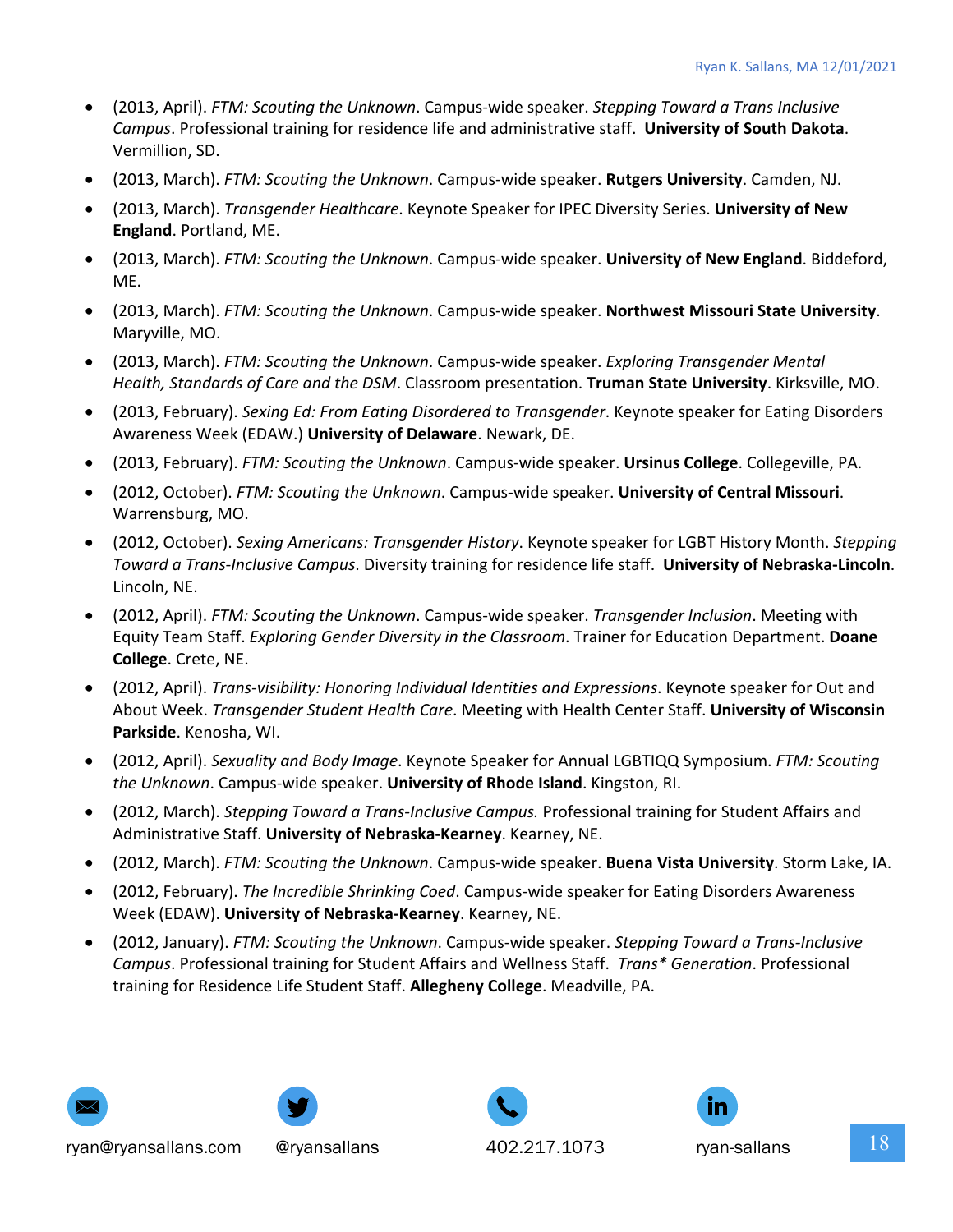- (2011, December). *FTM: Scouting the Unknown*. Campus-wide speaker. **Nebraska Wesleyan University**. Lincoln, NE.
- (2011, October). *Stepping toward a Trans-Inclusive Campus.* Professional All-Staff training*.* **University of Nebraska-Omaha**. Omaha, NE.
- (2011, October). *FTM: Scouting the Unknown*. Campus-wide speaker. **Bloomsburg University**. Bloomsburg, PA.
- (2011, September). *Enhancing your Clinical Practices: Working with Transgender Clients*. Co-presenter for Chi Sigma Iota Honor Society. **University of Nebraska-Omaha**. Omaha, NE.
- (2011, April). *Social & Legal Implications Affecting the Transgender Community*. Speaker for the College of Law Student Club. **University of Nebraska-Lincoln**. Lincoln, NE.
- (2011, April). *FTM: Scouting the Unknown*. Campus-wide speaker. **University of North Carolina**. Wilmington, NC.
- (2011, April). *FTM: Scouting the Unknown*. Campus-wide speaker. **Warren-Wilson College**. Asheville, NC.
- (2011, March). *Transgender Embodiment*. Campus-wide speaker. **University of Nebraska-Omaha**. Omaha, NE.
- (2011, January). *FTM: Scouting the Unknown*. Campus-wide speaker. **University of Nebraska-Kearney**. Kearney, NE.
- (2010, November). *FTM: Scouting the Unknown*. Campus-wide speaker. **University of Georgia**. Athens, GA.
- (2010, November). *FTM: Scouting the Unknown*. Campus-wide speaker. **University of Wisconsin-Parkside**. Kenosha, WI.
- (2010, October). *College Campus and Trans Inclusion*. Professional training for Transgender Task Force. **Nebraska Wesleyan University**. Lincoln, NE.
- (2010, April). *FTM: Scouting the Unknown*. Campus-wide speaker. **University of Wisconsin-Parkside**. Kenosha, WI.
- (2009, November). *FTM: Scouting the Unknown*. Campus-wide speaker. **Kansas State University**. Salina, KS.
- (2009, November). *FTM: Scouting the Unknown*. Campus-wide speaker. **State University of New York.** Oswego, NY.
- (2009, November). *A Look into the History of Transgender Communities*. Campus-wide speaker for Transgender Day of Remembrance (TDOR). **Hastings College**. Hastings, NE.
- (2009, April). *FTM: Scouting the Unknown*. Campus-wide speaker. **Creighton University**. Omaha, NE.
- (2008, February). *Women's Dress Reform: Replacing the external corset to an internal confine*. Speaker for Eating Disorders Awareness Week (EDAW). **University of Nebraska-Lincoln**. Lincoln, NE.
- (2007, November). *Transcending Gender*. Campus-wide speaker for Transgender Day of Remembrance (TDOR). **Nebraska Wesleyan University**. Lincoln, NE.







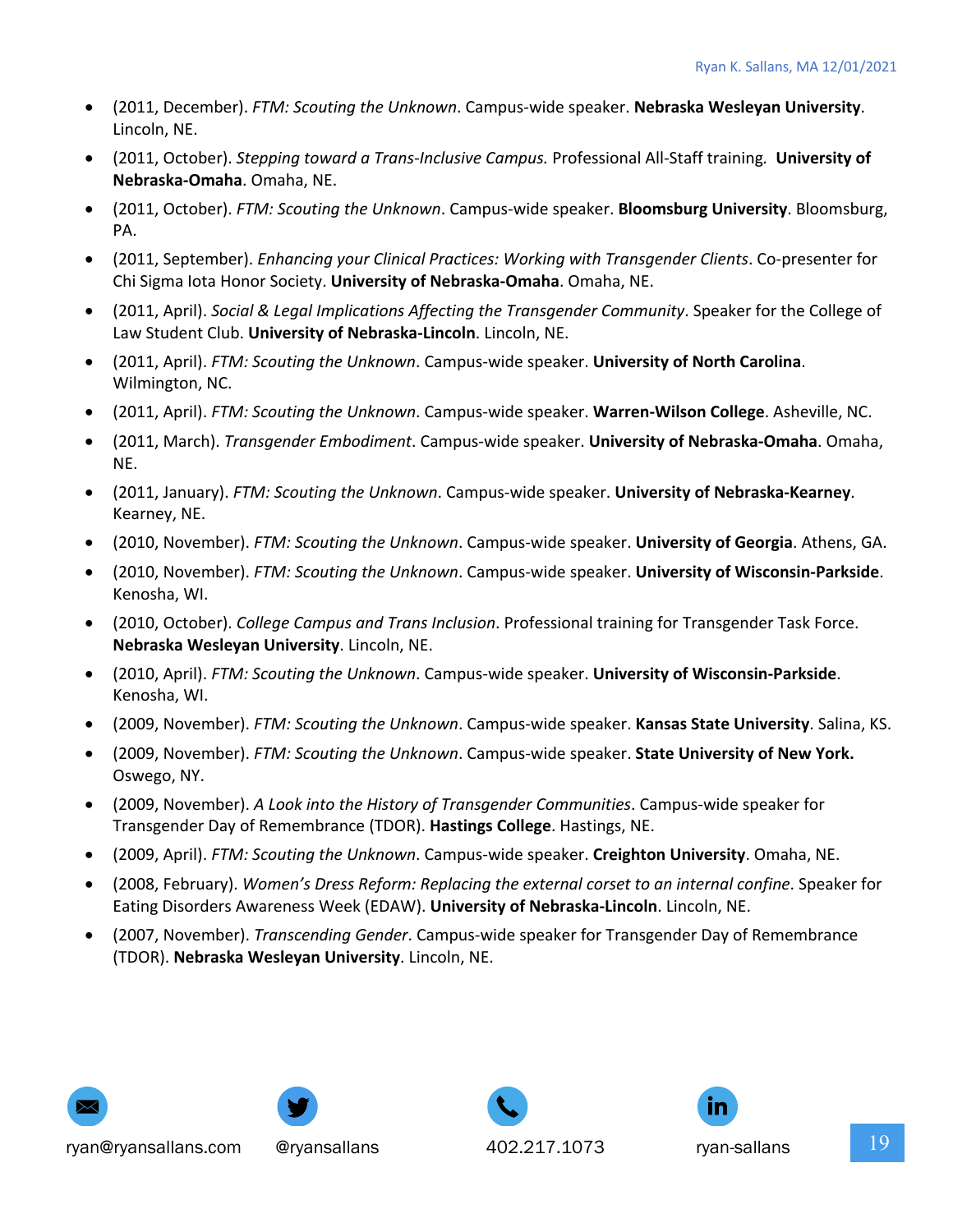- (2007, September). *Eating Disorders: Beyond the Numbers*. Training for Health and Human Services Student In-service. **Southeast Community College**. Lincoln, NE.
- (2007, April). *FTM: Scouting the Unknown*. Keynote Speaker. **Bowling Green State University**. Bowling Green, OH.
- (2006, November). *FTM: Scouting the Unknown*. Keynote Speaker. **Bowling Green State University**. Bowling Green, OH.

#### **PUBLICATIONS**

- Sallans R. "Six Tips for Giving Good Health Care to Anyone with a Cervix." *AMA J Ethics*. 2020;22(2): E168- 175. Doi: 10.100/amajethics.2020.168.
- Sallans R. Transforming Manhood: A trans man's quest to build bridges and knock down walls. Scout Publishing LLC, 2019.
- Sallans R. "My life with anorexia as a trans man." *San Francisco AIDS Foundation*. BETA, 31, July 2018. Web.
- Sallans, R. "The Long Trek." My Body, My Words. Big Table Publishing, 2018.
- Sallans, R. "Lessons from a Transgender Patient for Health Care Professionals." *AMA Journal of Ethics*. November, 2016, v.18(11): 1139-1146. Print and Web.
- Rentmeester, C. & Sallans, R. "Transgender Health Eliminating Inequality and Strengthening Clinician-Patient Relationships." *Journal of Ethics in Mental Health.* Open Volume 1, 2015. Print and Web.
- Sallans, R. "Foreword." The Gender Quest Workbook. New Harbinger Publications, 2015.
- Sallans, R. "Gender Outside the Binary: Eating Disorders Recovery and Transgender Identities, Part 2." *National Eating Disorders Association*. NEDA. 02, June 2015. Web.
- Sallans, R. "Gender Outside the Binary: Eating Disorders Recovery and Transgender Identities, Part 1." *National Eating Disorders Association*. NEDA, 27 May 2015. Web.
- Sallans, R. "The Moment Courage Stepped into My Life." *Marianne Elliott*. Marianne Elliott, 11, April 2015. Web.
- Sallans, R. "Ryan Reconfigures." It Happened to Me: Eating Disorders. Rowman & Littlefield, 2014.
- Sallans, R. "Transman on the Quest for Happiness." Manning Up: Transsexual Men on Finding Brotherhood, Family & Themselves. Transgress Press, 2014.
- Sallans, R. "Fighting Against Self: A Queer Transman's Journey Away from ED." *National Eating Disorders Association*. NEDA, 28, Feb. 2014. Web.
- Sallans, R. Second Son: Transitioning Toward My Destiny, Love and Life. 2nd Edition. Scout Publishing LLC, 2013.
- Sallans, R. "Diversified Bodies, Identities, & Eating Disorders." *Making Connections Magazine*. National Eating Disorders Association, Feb. 2013. Print and Web.
- Sallans, R. "Serving the Transgender Community: A Review of the Standards of Care (SOC)." *Contemporary Sexuality*, 46(9). (2012). Print.
- Sallans, R. Second Son: Transitioning Toward My Destiny, Love and Life. First Edition. TitleTown, 2012.
- Sallans, R. "Finding Me: Looking Past the Surface to Discover My Transgender Identity." *National Eating Disorder Association*. NEDA. 26, Feb. 2012. Web.







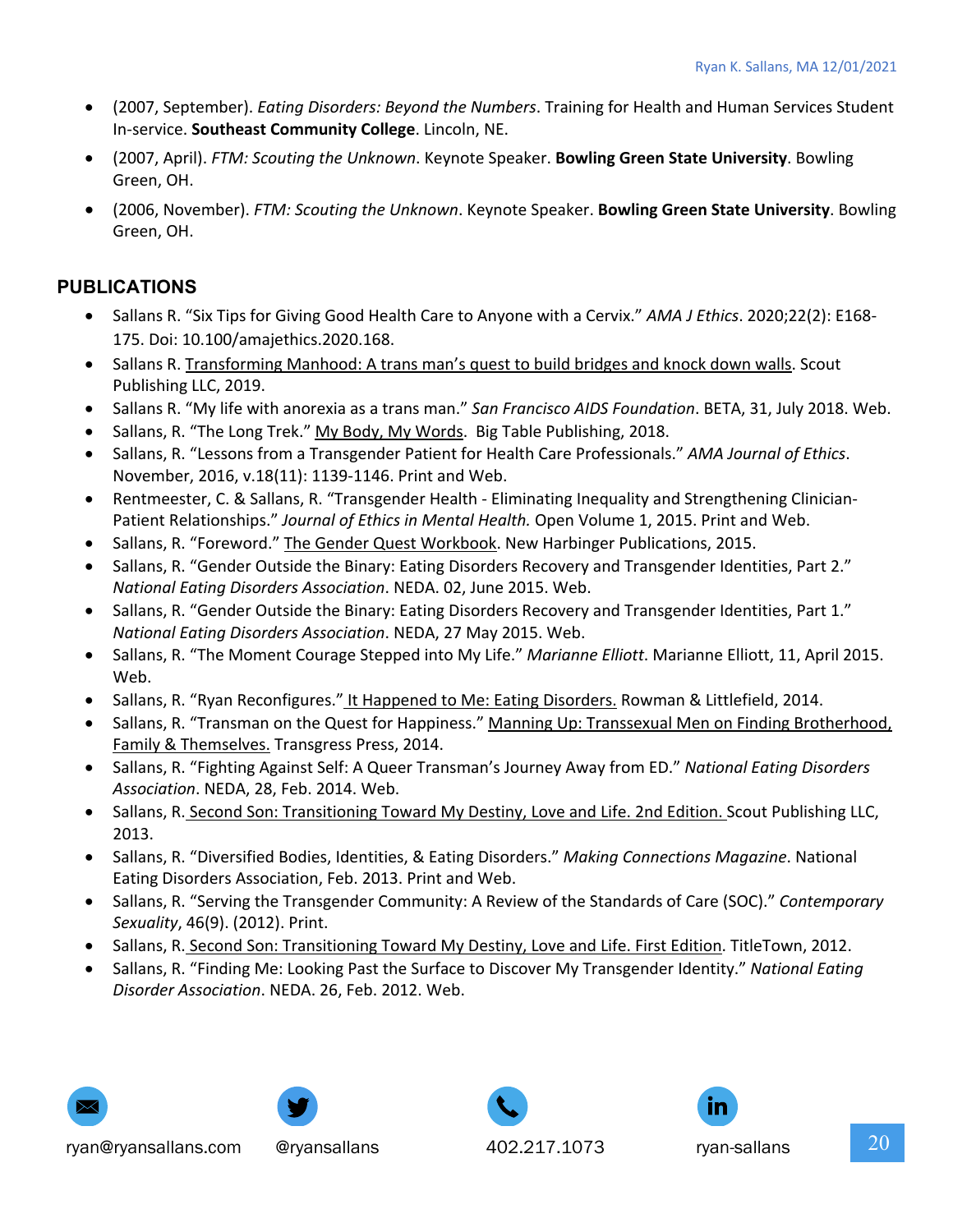• Sallans, R. "Lost Boots." Plains Song Review. Volume II, 2000.

#### **PODCAST INTERVIEWS:**

• Hoff, Timothy, host. "Ethics Talk: Providing Compassionate Care for Trans Men." *AMA Journal of Ethics*. February 2020 episode. Https://journalofethics.ama-assn.org/podcast/ethics-talk-providingcompassionate-care-transmen

#### **CLIPPINGS AND ARTICLE INTERVIEWS**

- Von Glahn, Michael. "Hire Your Way to Diversity." *The College Store*. September|October, 2021. Print and Web.
- Burnside, Alyse. "A Review of Ryan Sallans' "Transforming Manhood." *Witness Magazine*. February 10, 2020. Web.
- BookTrib. "A conversation with Ryan K. Sallans, Trans Activist and Author of Transforming Manhood." BookTrib, 11, October 2019. Web.
- Gerson, Emily Starbuck. "How to Pay For Transition-Related Expenses Without Going Broke." *Magnify Money*, 13, June 2019. Web.
- Stuller, Suzanne and Ingram, Kerry. "Transgender Activist Ryan Sallans opens up about his journey through transitioning and battling anorexia." *The Towerlight*, 5, March 2018. Web.
- Schuster, Sarah. "7 Badass Men Making It OK for Guys to Be Body Positive." *The Mighty*, 1, March 2018. Web.
- Finster, Tierney. "The State of Male Body Image." *MEL Magazine*, 28, December 2017. Web.
- Stieg, Cory. "7 Ways Transitioning Is Much More Than A Physical Process." *Refinery29*, 14 November 2017. Web.
- Advocate Magazine Editors. "50 States, 50 Heroes." *Advocate Magazine*, 10 May 2017. Web.
- Jacoby, Sarah. "Why Being Trans Increases Your Risk for An Eating Disorder." *Refinery29*, 3 March 2017. Web.
- Weiss, Robert. "Understanding Transgender Reality." *Psychology Today*, 27 May 2015. Web.
- Ludwig, Robi. "Jenner's Journey Into Her." *Huffington Post,* 29 April 2015. Web.
- Ludwig, Robi. "What Does It Mean to be Transgender?" *Huffington Post*, 18 February 2015. Web.
- Ludwig, Robi. "Marriage: A Transgender Man's Perspective." *Huffington Post*, 06 January 2015. Web.
- Morgan, Joe. "11 insanely hot men you will not believe are trans: Beautiful both inside and out." *GayStarNews.com*, 18 November 2014. Web.
- Spranger, Cody. "Translating identities' closes LGBT history month with transgender dialogue." *Brown and White*, Lehigh University, 27 October 2014. Web.
- Smith, Sami. "A System in Transition." *Drake Magazine*. Des Moines University, 30 June 2014. Web.
- Graves, Jada. "How to Manage a Job Search as a Transgender Candidate." *U.S. News & World Report*. 03 April 2014. Web.









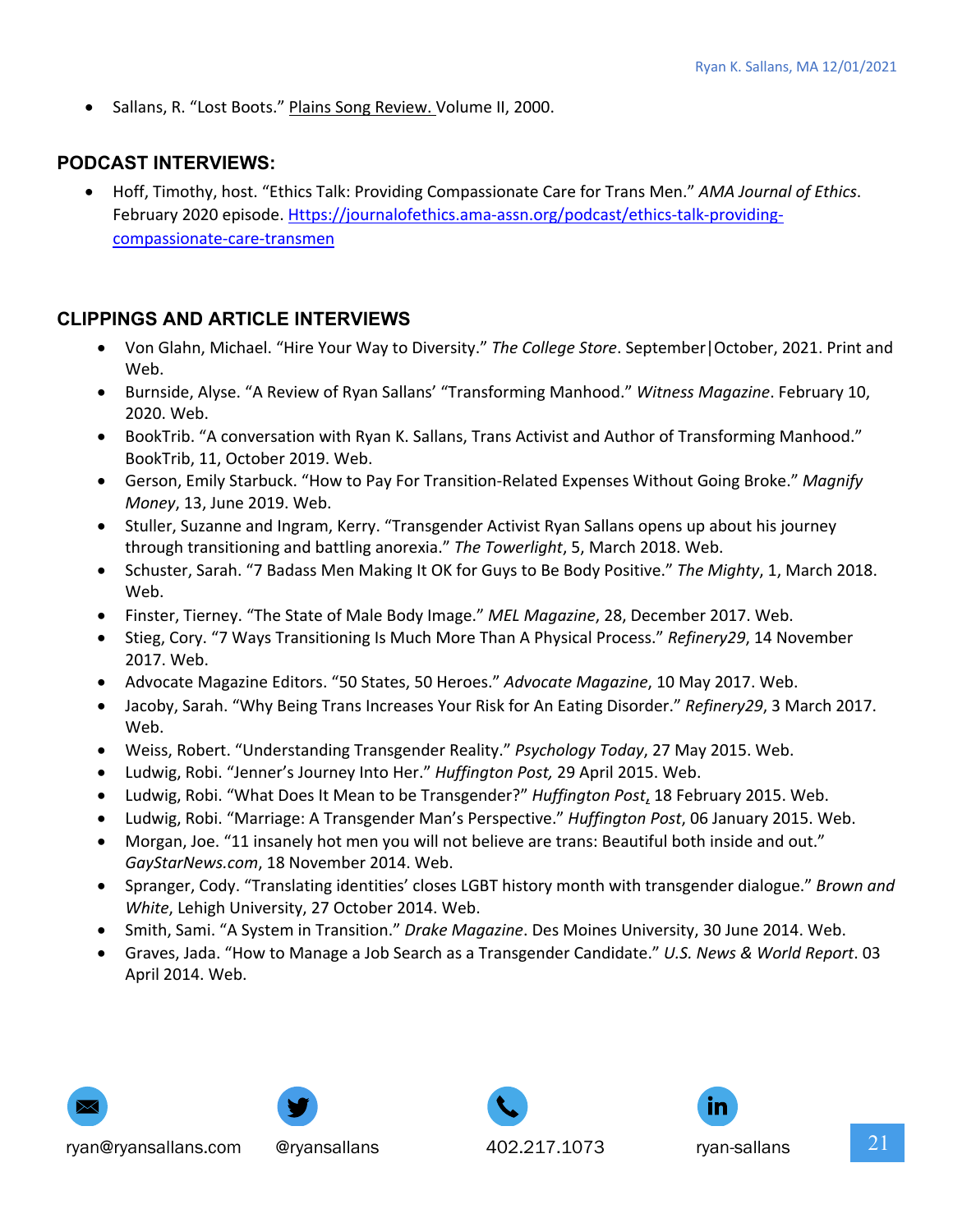- Quinlan, Casey. "New York Can Pass Same-Sex Marriage but Not Trans\* Protections: How GENDA Died." *Autostraddle.* The Excitant Group, LLC, 20 January 2014. Web.
- Markel, Katrina. "The Legacy of the "Boys Don't Cry" Hate Crime 20 Years Later." *BuzzFeed*. 09 January 2014. Web.
- Bergin, Nicholas. "20 Years After 'Boys Don't Cry' Murders, Transgender Violence Still Happens." *The Lincoln Journal Star*. 30 December 2013. Print and Web.
- Samantha Caiola. "Taking Charge: How Trans Youth Are Trumping the Medical System." *The Chicago Bureau*. 29 October 2013. Web.
- Vance, Jennifer. "Transgender Author and Activist Ryan Sallans Discusses the Transitioning Body." *Baltimore Gay Life.* November 2013. Print and Web.
- Anderson-Minshall, Diane. "Op-ed: where'd you get that body from? My ruminations on body issues, trans men, and penises of the gods." *The Advocate.* 09 July 2013. Web*.*
- Dulanto, Andrea. "Lessons from Transgender Activists." *The Mirror*, 2013. 2(2), 34-36. Print and Web.
- Perez, Miriam Z. "D.C. Advertises for Transgender Acceptance." *Political Research Associates.* 07 January 2013. Web.
- Costanza, Justine A. "Lana Wachowski's Emotional Speech Sheds Light on Transgender Suicide Risk." *International Business Times.* 25 October 2012. Web.
- Fox, Joanne. "What it means to be transgender." *Sioux City Journal.* 14 June 2012. Print and Web.
- Lavin, Nancy. "Annual LGBTIQQ symposium addresses sexuality, body image." *The Good 5cent Cigar*. 06 April 2012*. Web.*
- "Vandalized poster sparks campus alert." *The Campus,* 20 January 2012. Web.
- Jenkins, Beverly. "10 Handsome Men (Who Were Born Female)." *Oddee*. 18 January 2012. Web.
- Wunder, Michael. "Speaker gives personal face to transgendered lives." *Gateway.* University of Nebraska-Omaha, 27 October 2011. Print and Web.
- Angelina, Ruth. "Transgender activist seeks acceptance for his community." *NewsNetNebraska.* University of Nebraska-Lincoln, 04 April 2011. Web.
- Strand, Michael. "Nebraskan likes being a man." *Salina Journal.* 24 November 2009. Print and Web.
- Raymond, Victoria. "I beat anorexia by becoming a man." *Closer Magazine.* 23 June 2008. Print and Web.

#### **MEDIA APPERANCES**

- "Dwyane Wade Shares Daughter's Transition, Shows Support for Transgender Community." *Cheddar TV* (19, February 2020).
- "Interview with Ryan Sallans, Author of Transforming Manhood." *Out Chicago*, WCPT 820 Chicago (27, October 2019).
- "Transforming Manhood Author Discusses Trans Rights and What it Means to be A Trans Man," *Cheddar TV* (13, October 2019).
- "Ryan Sallans Interview Transforming Manhood," *WOCA The Source Radio*, 96.3 FM and 1370 AM (9, October 2019).
- "Transgender Identities," *Pat and JT*, Q98-5 FM Radio (13, August 2015).
- "All About Aiden," Season 1: Episode 6, *Brothers: The Series*, Amazon Prime (29, November, 2014).